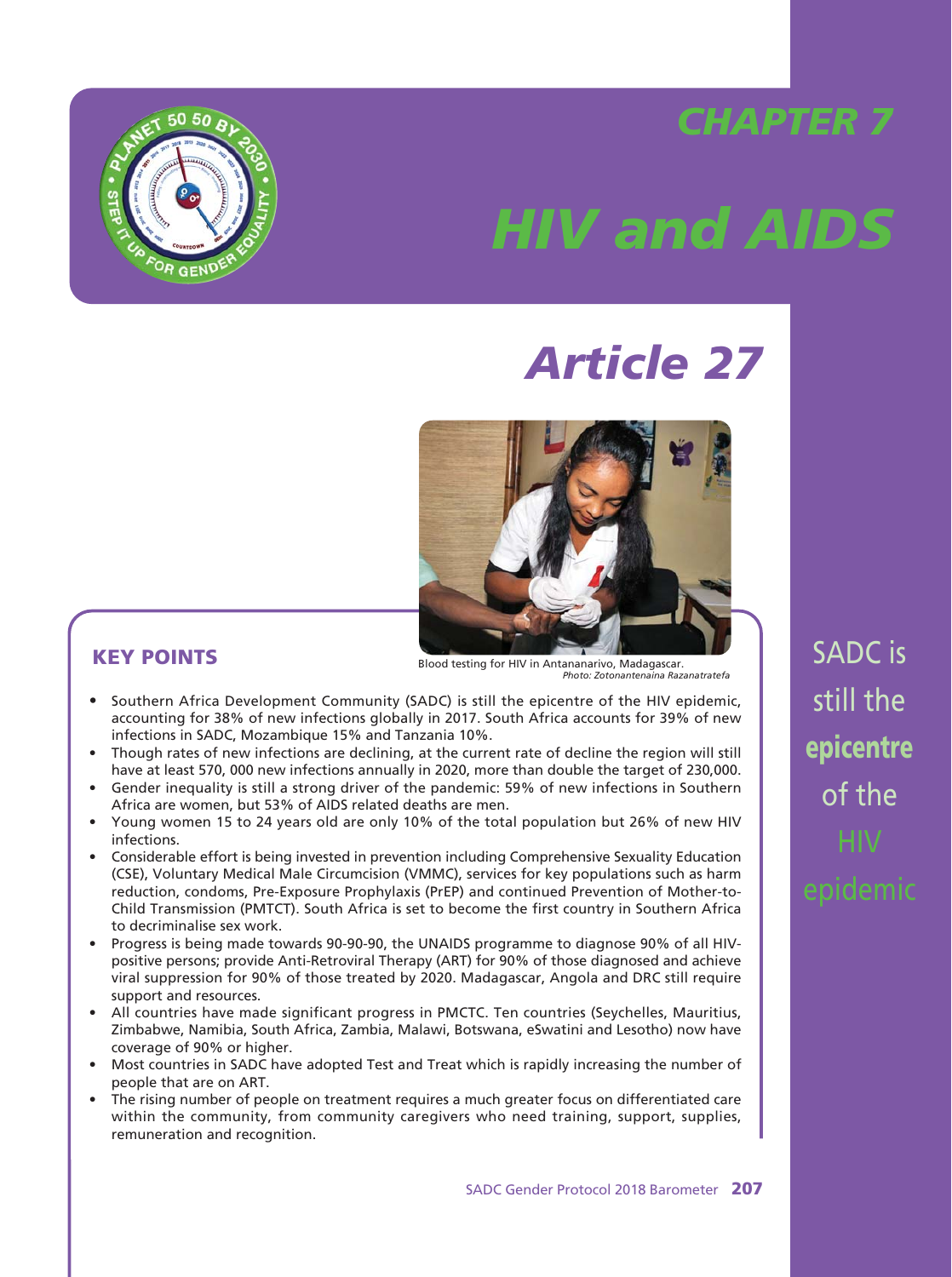| Table 7.1: Trends in HIV and AIDS since 2009      |                       |                         |                         |                                                 |  |  |  |  |  |
|---------------------------------------------------|-----------------------|-------------------------|-------------------------|-------------------------------------------------|--|--|--|--|--|
|                                                   | <b>Target</b><br>2030 | <b>Baseline</b><br>2009 | <b>Progress</b><br>2018 | <b>Variance</b><br>(progress minus 2030 target) |  |  |  |  |  |
| <b>SHARE OF HIV INFECTION</b>                     |                       |                         |                         |                                                 |  |  |  |  |  |
| Highest percentage of women                       | 50%                   | Namibia (68%)           | Tanzania (61%)          | 11                                              |  |  |  |  |  |
| Lowest percentage of women                        | 50%                   | Mauritius (15%)         | Mauritius (28%)         | $-32$                                           |  |  |  |  |  |
| HIV POSITIVE PREGNANT WOMEN RECEIVING PMTCT       |                       |                         |                         |                                                 |  |  |  |  |  |
| Country with highest coverage                     | 100 %                 | Seychelles (99%)        | Seychelles (100%)       |                                                 |  |  |  |  |  |
| Country with lowest coverage                      | 100 %                 | Madagascar (3%)         | Madagascar (11%)        | $-89$                                           |  |  |  |  |  |
| PERCENTAGE OF THOSE ELIGIBLE RECEIVING ARVS       |                       |                         |                         |                                                 |  |  |  |  |  |
| Country with the highest proportion               | 100 %                 | Namibia (68%)           | eSwatini (85%)          | $-15$                                           |  |  |  |  |  |
| Country with lowest proportion                    | 100%                  | Madagascar (3%)         | Madagascar (7%)         | $-93$                                           |  |  |  |  |  |
| EXTENT OF COMPREHENSIVE KNOWLEDGE OF HIV AND AIDS |                       |                         |                         |                                                 |  |  |  |  |  |
| Highest percentage of women                       | 100 %                 | South Africa (95%)      | Seychelles (100%)       | 0                                               |  |  |  |  |  |
| Lowest percentage of women                        | 100 %                 | Angola (7%)             | DRC (17%)               | $-83$                                           |  |  |  |  |  |
| Source: Gender Links, 2018.                       |                       |                         |                         |                                                 |  |  |  |  |  |

The Post 2015 SADC Protocol **supports** huge efforts to **end** AIDS by **2030**



The trends table shows wide variations between SADC countries between the highest and lowest achievements. The most significant change has occurred in prevention of Prevention of Motherto-child Transmission of HIV (PMTCT) where there are now at least ten countries (Seychelles, Mauritius, Zimbabwe, Namibia, South Africa, Zambia, Malawi, Botswana, eSwatini and Lesotho) that have achieved over 90% coverage. This is a major achievement for a country such as South Africa which has a large population that must be reached. The Post 2015 SADC Protocol on Gender and Development is set to support SADC's huge efforts to end AIDS by 2030. In East and Southern Africa (ESA), the populations requiring continued focus are: adolescent girls and young women and their partners; sex workers, older people, men who have sex with men, prisoners, migrants, injecting drug users and intimate partners.

### **Background**

There has been remarkable progress on HIV and AIDS over the last decade with regard to increased access to treatment; much lower mother to child transmission; much reduced illness and death. However, SADC remains the epicentre of the epidemic. It is still home to at least 40% of all people that are living with HIV globally, though it accounts for less than 4% of the world's total population. Total number of AIDS-related deaths in SADC increased from 82,300 in 1990 (28% of the global total of 290,000), to 758,400 in 2003 (40% of the global total of 1.9 million). This figure has declined to 313,800 in 2017 or 33% of the global total of 940,000.1

Derived from UNAIDS: AIDS Info. AIDS Related Deaths. http://aidsinfo.unaids.org/ accessed 20 July, 2018.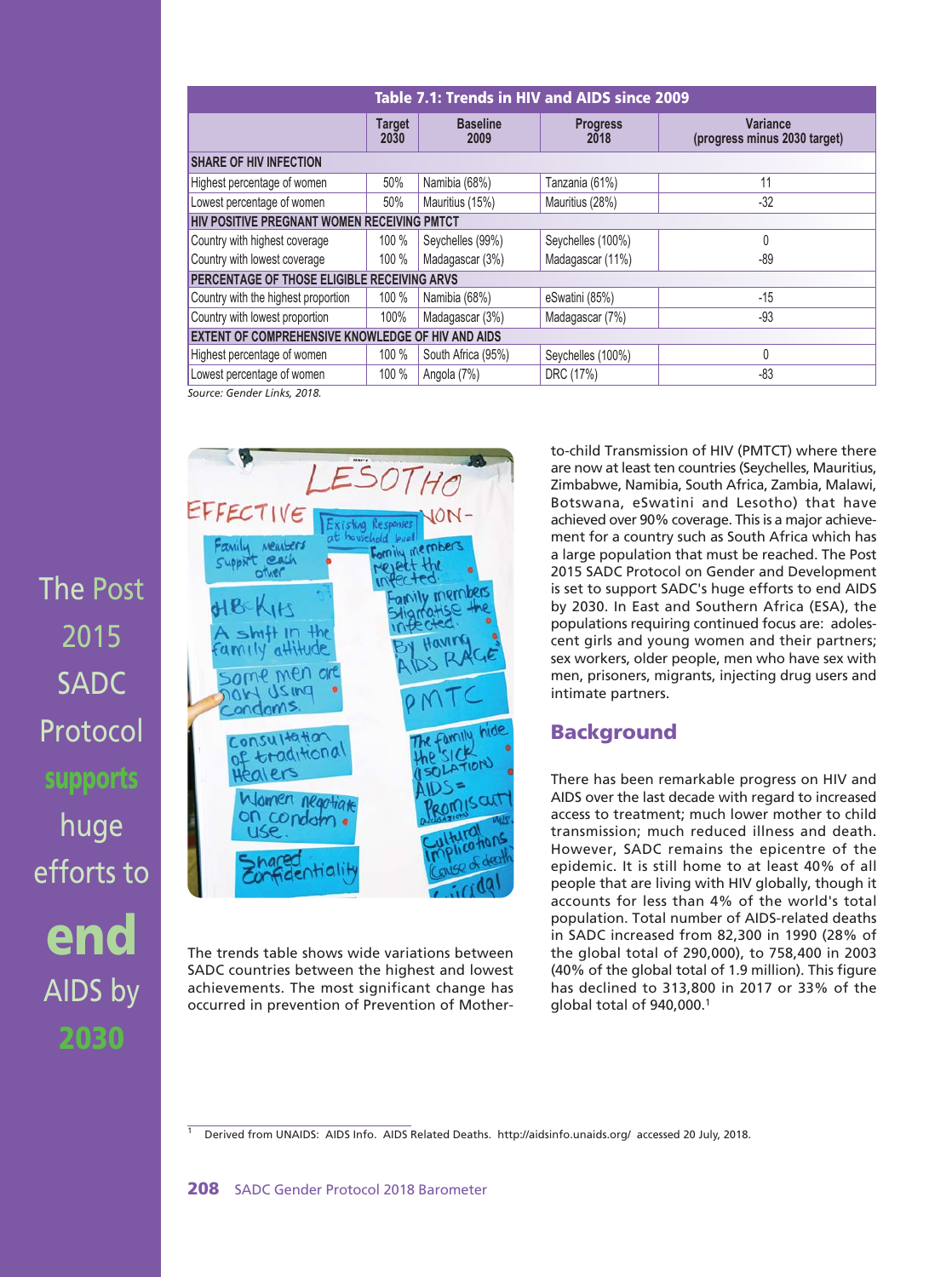| Table 7.2: HIV Prevalence in Adults 15 - 49: 1990, 2008 and 2017 |       |      |      |                                      |  |
|------------------------------------------------------------------|-------|------|------|--------------------------------------|--|
| <b>Country</b>                                                   | 1990  | 2008 | 2017 | <b>Variance (2017</b><br>minus 2008) |  |
| eSwatini                                                         | 1.9   | 27.2 | 27.4 | 0.2                                  |  |
| Lesotho                                                          | 1.3   | 22.8 | 23.8 |                                      |  |
| <b>Botswana</b>                                                  | 7.0   | 23.4 | 22.8 | $-0.6$                               |  |
| South Africa                                                     | 0.7   | 18.0 | 18.8 | 0.8                                  |  |
| Zimbabwe                                                         | 14.9  | 16.5 | 13.3 | $-3.2$                               |  |
| Mozambique                                                       | 1.8   | 14.1 | 12.5 | $-1.6$                               |  |
| Namibia                                                          | 1.6   | 14.3 | 12.1 | $-2.2$                               |  |
| Zambia                                                           | 8.1   | 12.7 | 11.5 | $-1.2$                               |  |
| Malawi                                                           | 9.1   | 11.5 | 9.6  | $-1.9$                               |  |
| Tanzania                                                         | 5.4   | 6.1  | 4.5  | $-1.6$                               |  |
| Angola                                                           | 0.2   | 1.6  | 1.9  | 0.3                                  |  |
| <b>DRC</b>                                                       | 1.7   | 1.4  | 0.7  | $-0.7$                               |  |
| Madagascar                                                       | < 0.1 | 0.2  | 0.3  | 0.1                                  |  |
| Global                                                           | 0.3   | 0.8  | 0.8  | 0                                    |  |

*Source: UNAIDS: AIDS Info. HIV Prevalence. Adults 15 - 49. http://aidsinfo.unaids.org/ accessed 19 July, 2018.*

*Some improvement:* Table 7.2 shows the adult HIV prevalence rates in SADC for 1990, 2008 (when the first Barometer was produced) and 2017. Data for Mauritius and Seychelles (which have very low prevalence rates) is not available. The table shows that the prevalence has stabilised in many countries and is beginning to decline in some such as Botswana, Zimbabwe, Mozambique, Namibia, Zambia, Tanzania, DRC and Malawi.

*But SADC is home to three countries (eSwatini, Botswana and Lesotho) with the highest prevalence of HIV and AIDS in the world.* All three have adult prevalence rates higher than 20%. South Africa, Zimbabwe, Namibia, Zambia and Mozambique have prevalence rates ranging from 10 to 19%2. Only DRC, Madagascar, Mauritius and Seychelles have HIV prevalence rates that are lower than the global average of 0.8%.

*The pandemic is still distinctly gendered* with a greater toll on young women and women than on men. However, this chapter underscores the fact that progress can only be made when women move with men. As we seek to "leave no one behind" governments must pay more attention to the most marginalised and ensure that appropriate services are available to all.

*Southern Africa has for decades been a region of high mobility which increases the risk of HIV infection.* The Lesotho Population-Based HIV

Impact Assessment (LePHIA) found that HIV prevalence is 39.1% for women who have lived outside in comparison to 28.5% for women who have not lived outside and 27.5% for men who have lived outside compared to 17.8% for men who have not lived outside of Lesotho.3 Female sex work is high along many of the transport routes in the region and the HIV prevalence rates are very high among female sex workers. Men who have sex with men, prisoners, other lesbian, gay, bisexual, and transgender and intersex (LGBQTI) populations, people living with disabilities and people affected by displacement and emergencies are all people at higher risk.

*People who inject drugs remain vulnerable to HIV infection:* Although the overall proportion of the SADC population that injects drugs is low, some countries with large numbers of drug users have high HIV prevalence in this group. For example, 44.3% of injecting drug users in Mauritius; 11.3% in DRC; 3.8% in Seychelles; 8% in Madagascar and 15.5% in Tanzania are HIV positive<sup>4</sup>. There is also evidence to suggest that women who inject drugs face violence from intimate partners, police and sex trade clients, which increases their vulnerability to HIV infection. Women who inject drugs remain less likely to access services, so if those living with HIV and AIDS become pregnant they are much less likely to access Prevention of Mother to Child Transmission (PMTCT) services.

Prevalence of HIV, in Table 1 https://data.unicef.org/topic/hivaids/global-regional-trends/ Accessed 2 July, 2017.<br>Lesotho Population Based HIV Impact Assessment. 2017. Summary Sheet Preliminary Results.<br>Derived from Peopl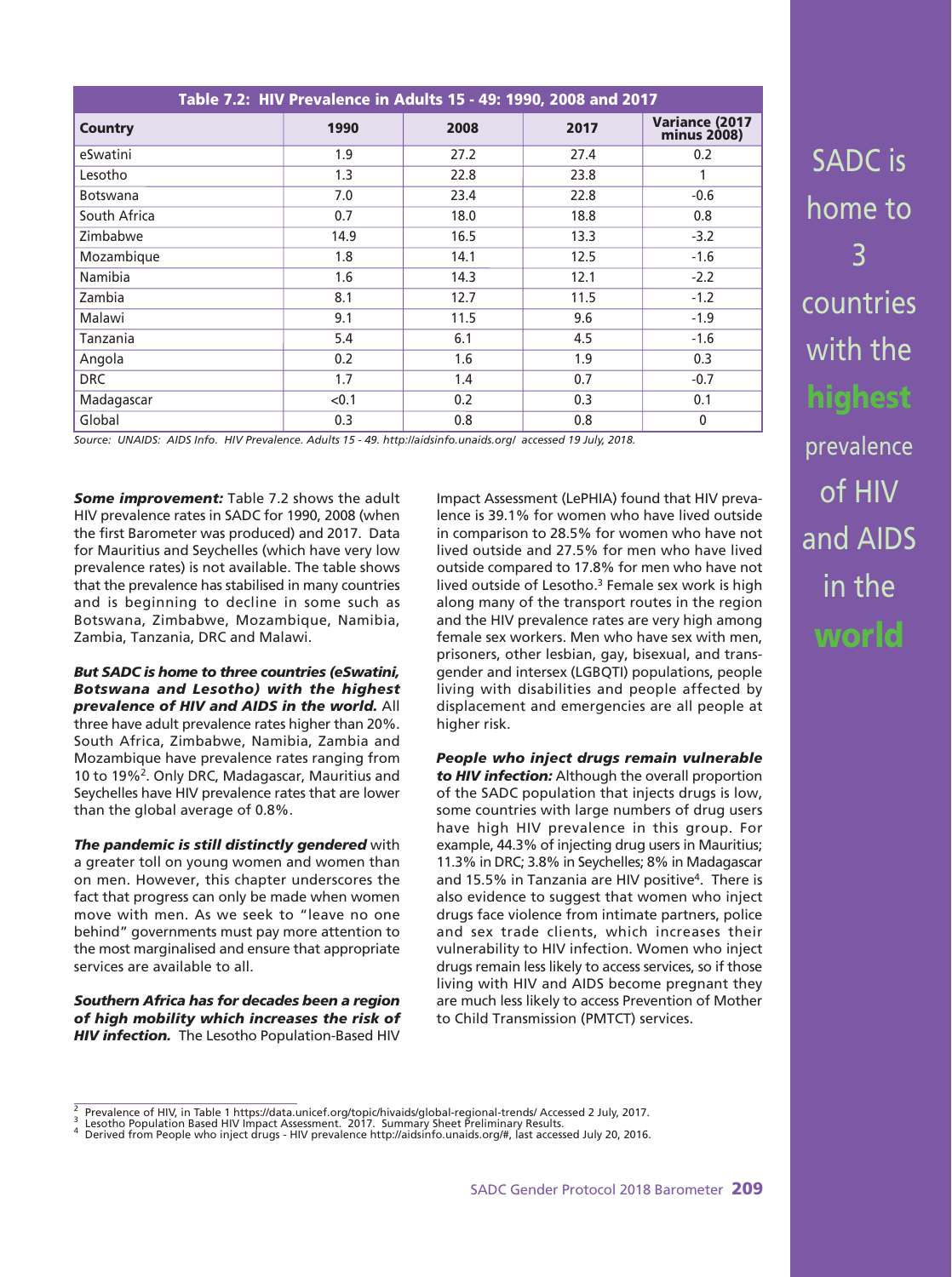### **Policies**



People

who

**inject**

**drugs**

remain

vulnerable

to HIV

infection

**Article 27.1:** State Parties shall take every step necessary to adopt and implement gender sensitive policies and programmes, and enact legislation that will address prevention, treatment, care and support in accordance with, but not limited to, the Maseru Declaration on HIV and AIDS and the SADC Sponsored United Nations Commission on the Status of Women Resolution on Women, the Girl Child and HIV and AIDS and the Political Declaration on HIV and AIDS.

**Article 27.2:** State parties shall ensure that the policies and programmes referred to in sub- Article take account of the unequal status of women, the particular vulnerability of the girl child as well as harmful practices and biological factors that result in women constituting the majority of those infected and affected by HIV and AIDS.

*Achieving the 90-90-90:* The June 2016 high level meeting on HIV and AIDS adopted the Political Declaration on HIV and AIDS which endorses the UNAIDS strategy for 2016 to 2021: *On the Fast Track to End AIDS*5. Though the SDGs do not have specific targets for HIV and AIDS as the MDGs did, this strategy has specific targets that are linked to achievement of a number of SDGs. The **2016-2021 Strategic Agenda** is organised around five SDGs most relevant to the AIDS response: good health (SDG 3), reduce inequalities (SDG 10), achieve gender equality (SDG 5), promote just and inclusive societies (SDG 16) and revitalize global partnerships (SDG 17), while recognizing that other SDGs such as end poverty (1) and ensure quality education (4) are also important. It emphasises that all regions

must analyse their own situations to ensure that no one is being left behind. In East and Southern Africa this requires much greater emphasis on adolescent girls and young women with focus also on sex workers, older people, men who have sex with men, prisoners, migrants, injecting drug users and intimate partners.

The vision of the strategy is **Zero new HIV infections, Zero discrimination and Zero AIDSrelated deaths**. The strategy has three overall strategic directions:

- HIV prevention.
- Treatment, care and support.
- Human rights and gender equality for the HIV and AIDS response.

### **The ten targets of the five-year plan include:**

- 1. 90% of people (children, adolescents and adults) living with HIV know their status, 90% of people living with HIV who know their status are receiving treatment and 90% of people on treatment have suppressed viral loads;
- 2. Zero new HIV infections among children, and mothers are alive and well;
- 3. 90% of young people are empowered with the skills, knowledge and capability to protect themselves from HIV;
- 4. 90% of women and men, especially young people and those in high-prevalence settings, have access to HIV combination prevention and sexual and reproductive health services;
- 5. 27 million additional men in high-prevalence settings are voluntarily medically circumcised, as part of integrated sexual and reproductive health services for men;
- 6. 90% of key populations, including sex workers, men who have sex with men, people who inject drugs, transgender people and prisoners, as well as migrants, have access to HIV combination prevention services;
- 7. 90% of women and girls live free from gender inequality and gender-based violence to mitigate the risk and impact of HIV;
- 8. 90% of people living with, at risk of and affected by HIV report no discrimination, especially in health, education and workplace settings;
- 9. Overall financial investments for the AIDS response in low- and middle-income countries reach at least US\$ 30 billion, with continued increase from the current levels of domestic public sources;
- 10. 75% of people living with, at risk of and affected by HIV, who are in need, benefit from HIVsensitive social protection.

<sup>5</sup> UNAIDS Strategy, 2016 - 2021. On the Fast Track to end AIDS http://www.unaids.org/en/resources/documents/2016/GlobalPlan2016 accessed 10 May, 2016.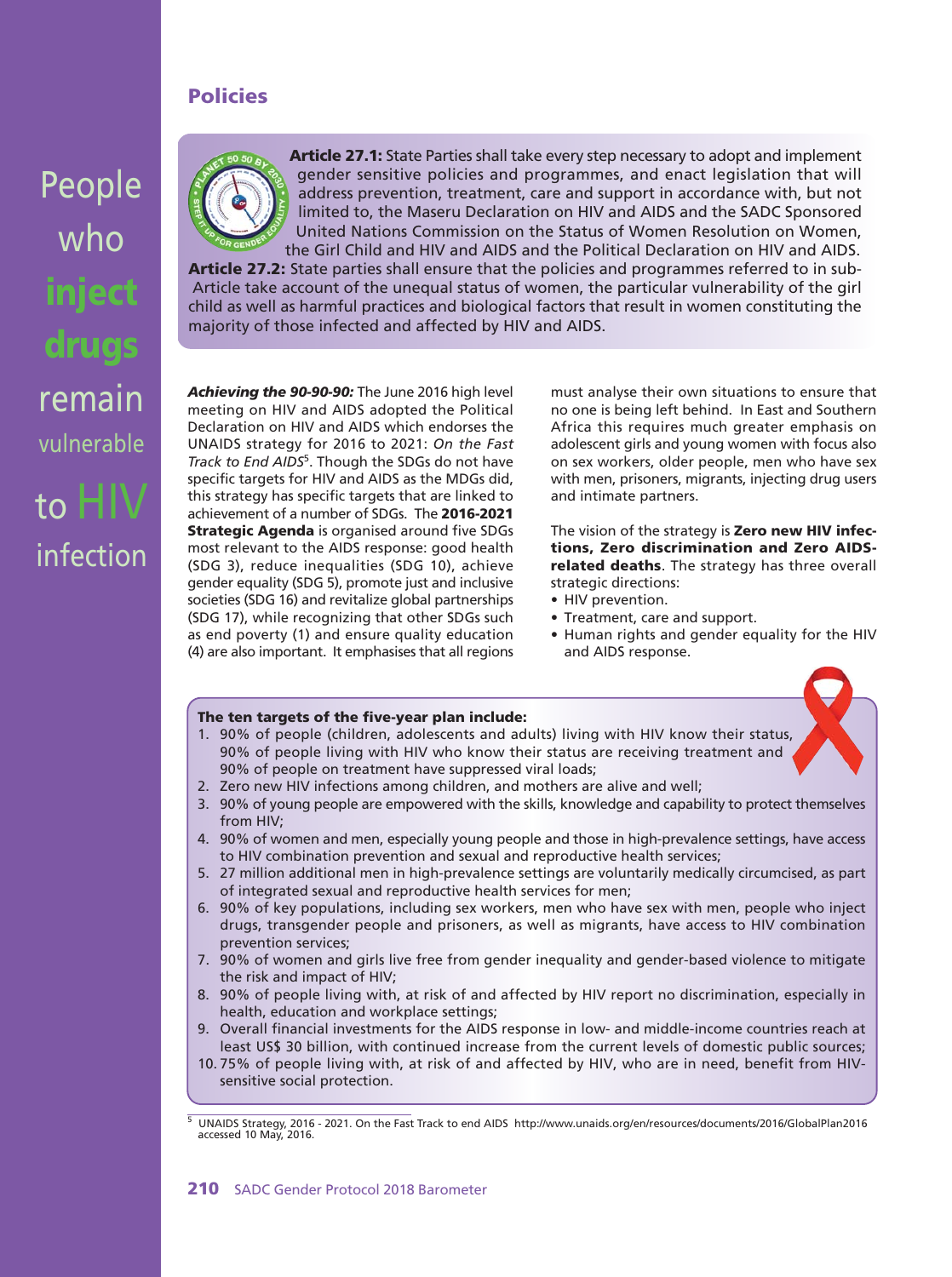All SADC member states have redoubled their efforts and designed new policies and programmes that are in line with the global call to halt the HIV epidemic by ensuring that 90% of all people living with HIV have been tested and know their status; that 90% of those that know that they are living with HIV are on antiretroviral treatment (ART) and that 90% of those that are on ART have reached viral suppression; coupled with a greater focus on primary prevention.

Some of the policies and plans are:

- Botswana National Policy on HIV and AIDS, Revised 2012.
- DRC National Strategic Plan 2015-2018.
- eSwatini National HIV Prevention Policy, 2012.
- Malawi National HIV and AIDS Strategic Plan, 2011- 2016.
- Mauritius National Strategic Framework on HIV and AIDS 2013 - 16.
- National Strategic Framework for HIV and AIDS Response in Namibia 2011- 16.
- Seychelles National AIDS Council ACT, 2013.
- South Africa National Strategic Plan for HIV, TB & STIs, 2017 - 2021.
- Tanzania Third National Multi-Sectoral Strategic Framework for HIV and AIDS (2013/14 - 2017/18)
- Zambia National HIV & AIDS Strategic Framework, 2017-2021.
- Zimbabwe National HIV and AIDS Strategic Plan (ZNASP III 2015-2018).



**Seychelles** is preparing to develop a new HIV Strategic Plan. Some of the priorities that will be addressed in the plan

include: injecting drug users, the LGBTQI community, sex workers and training of health workers.6 The strategy will reflect advances in HIV care and knowledge to reach the whole nation and will acknowledge the role of NGOs in HIV care.

**Botswana** is implementing an HIV Testing Services Strategy, including self-testing, to increase testing yields. The HIV positive yield for HIV



testing is around 5%. The strategy includes HIV testing in TB clinics, hospitals and Index testing.<sup>7</sup>

|                                                               |                                                              |     |                                                               |                                                              | Table 7.3: Progress in achieving 90-90-90 in SADC 2015 and 2017                                               |  |  |  |  |  |  |  |
|---------------------------------------------------------------|--------------------------------------------------------------|-----|---------------------------------------------------------------|--------------------------------------------------------------|---------------------------------------------------------------------------------------------------------------|--|--|--|--|--|--|--|
|                                                               | 2015                                                         |     | 2017                                                          |                                                              |                                                                                                               |  |  |  |  |  |  |  |
| living with HIV who<br>know their status<br>Percent of people | Percent of people<br>who know their status<br>who are on ART |     | Percent of people<br>living with HIV who<br>know their status | Percent of people<br>who know their status<br>who are on ART | Percent of people on<br>ART who achieve<br>viral suppression                                                  |  |  |  |  |  |  |  |
| 39                                                            | 64                                                           |     | na                                                            | na                                                           | na                                                                                                            |  |  |  |  |  |  |  |
| 76                                                            | >95                                                          |     | 86                                                            | >95                                                          | >95                                                                                                           |  |  |  |  |  |  |  |
| 34                                                            | 89                                                           | 57  | 59                                                            | 93                                                           | na                                                                                                            |  |  |  |  |  |  |  |
|                                                               |                                                              |     | 90                                                            | 94                                                           | 87                                                                                                            |  |  |  |  |  |  |  |
| 67                                                            | 57                                                           | 80  | 80                                                            | 92                                                           | 92                                                                                                            |  |  |  |  |  |  |  |
| 6                                                             | 69                                                           | 90  | 8                                                             | 81                                                           | na                                                                                                            |  |  |  |  |  |  |  |
| 65                                                            | 90                                                           | >95 | 90                                                            | 79                                                           | 87                                                                                                            |  |  |  |  |  |  |  |
|                                                               |                                                              |     | na                                                            | na                                                           | na                                                                                                            |  |  |  |  |  |  |  |
| 49                                                            | 81                                                           | >95 | 59                                                            | 92                                                           | na                                                                                                            |  |  |  |  |  |  |  |
| 91                                                            | 83                                                           | na  | 90                                                            | 94                                                           | 87                                                                                                            |  |  |  |  |  |  |  |
|                                                               |                                                              | 89  |                                                               |                                                              | 83                                                                                                            |  |  |  |  |  |  |  |
| 86                                                            | 60                                                           | 78  | 90                                                            | 68                                                           | 78                                                                                                            |  |  |  |  |  |  |  |
| 62                                                            | 85                                                           | na  | na                                                            | na                                                           | 73                                                                                                            |  |  |  |  |  |  |  |
| 72                                                            | >95                                                          |     | na                                                            | na                                                           | na                                                                                                            |  |  |  |  |  |  |  |
| 70                                                            | >95                                                          | 82  | 85                                                            | >95                                                          | na                                                                                                            |  |  |  |  |  |  |  |
| 67                                                            | 73                                                           | 78  | 75                                                            | 79                                                           | 81                                                                                                            |  |  |  |  |  |  |  |
|                                                               |                                                              |     | Percent of people on<br>ART who achieve<br>viral suppression  |                                                              | Source: UN AIDS: AIDSInfo. Progress towards 90 - 90 - 90. http://aidsinfo.unaids.org/ accessed 19 July, 2018. |  |  |  |  |  |  |  |

<sup>6</sup> Government of Botswana. 2018. Country Progress Report - Botswana. http://www.unaids.org/sites/default/files/country/documents/

BWA\_2018\_countryreport.pdf accessed 10 July, 2018. <sup>7</sup> http://www.nation.sc/article.html?id=256774 accessed 1 July, 2018.

Botswana **HIV Testing Services Strategy**, including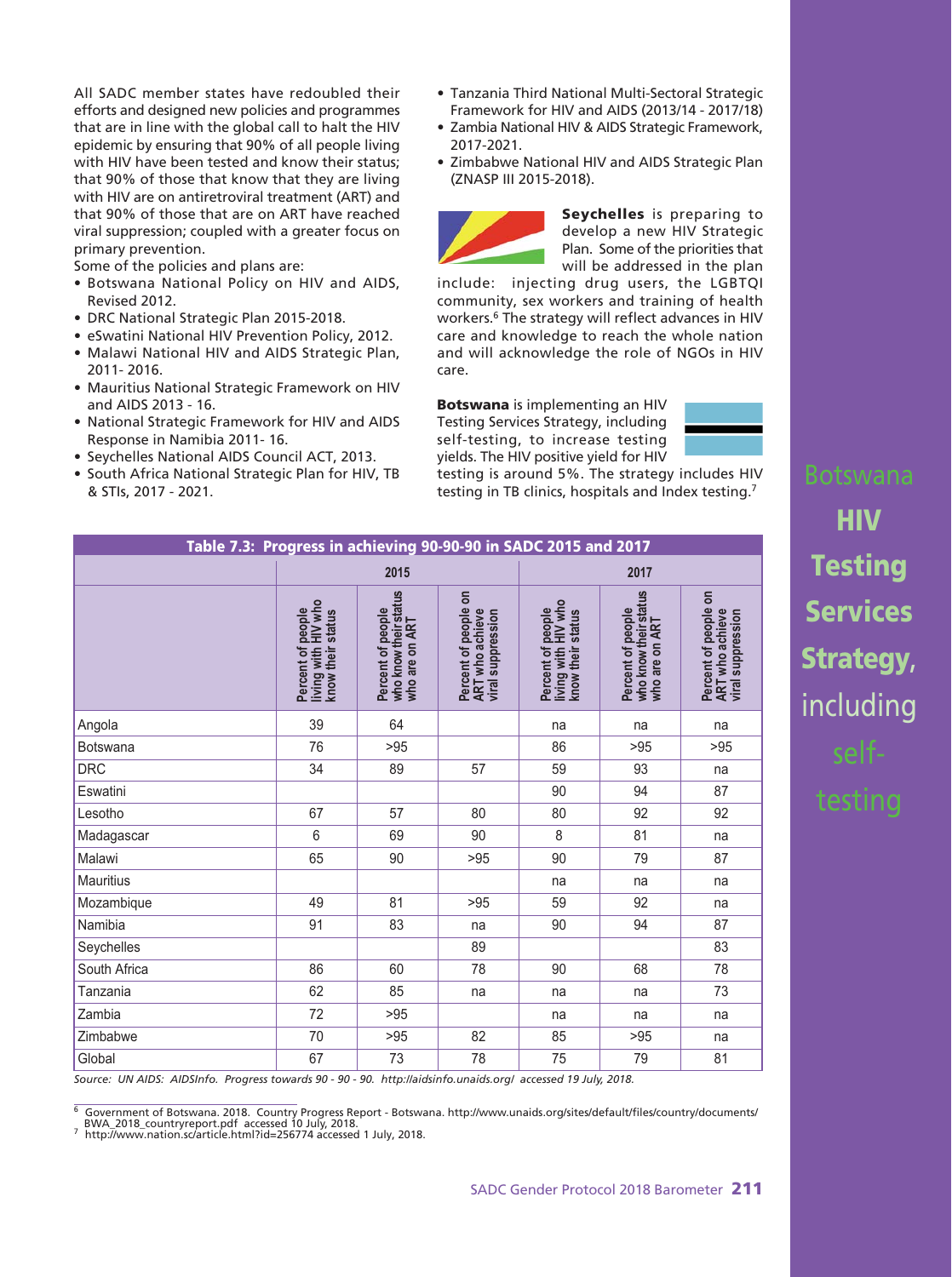

SADC

## initiating those that test



Table 7.3 summarises available data on progress, between 2015 and 2017 in achieving the 90- 90- 90 goals that have been set for 2020. It shows that:

- *Percent of people living with HIV who know their status:* eSwatini, Malawi, Namibia and South Africa have achieved, or are very close to the 90% goal. Botswana and Zimbabwe made good progress between 2015 and 2017. Madagascar is still very low and a number of countries do not have data.
- *Percent of people who know their status who are on ART:* Overall SADC member states are doing well in initiating those that test positive on treatment. Botswana, DRC, eSwatini, Lesotho, Mozambique, Namibia and Zimbabwe have achieved over 90% coverage. South Africa is increasing coverage but was only at 68% which is below the global average, but represents a huge number of people on treatment.



- *Percent of people on ART who achieve viral suppression:* Botswana and Lesotho have levels of viral suppression over 90% with other countries at least over 73%.
- *SADC Sponsored UN Resolution on Women, the Girl Child and HIV and AIDS:* In 2016 the CSW passed a SADC-sponsored resolution, put forward on behalf of SADC by Botswana: The SADC Sponsored United Nations Commission on the Status of Women Resolution on Women, the Girl Child and HIV and AIDS. Among others, the resolution calls on governments, the private sector and development partners to: give full attention to the high levels of new HIV infections among young women and adolescent girls and their root causes; attain gender equality and the empowerment of women and girls; eliminate all gender-based violence and discrimination against women and girls and harmful practices, such as child, early and forced marriage and female genital mutilation and trafficking in persons, and ensure the full engagement of men and boys to reduce women and girls' vulnerability to HIV.

In July 2017 women parliamentarians from SADC issued the Mahe Declaration committing to work for the domestication of the provisions of resolution CSW 60/2 and calling on their governments to accelerate implementation. The declaration makes specific mention of the much higher HIV prevalence in female sex workers.8

**Example 19**<br> **Protocol Working the SADC Gender and HIV Resolution**<br>
Women Members of Parliament from the Southern African I.<br>
Trom 5 to 6 July 2017, have made strong recommendations for<br>
ratification and domestication of Women Members of Parliament from the Southern African Development Community (SADC) attending a two day conference organised by SADC Parliamentary Forum (PF) and other partners in Mahé, Seychelles from 5 to 6 July 2017, have made strong recommendations for greater parliamentary involvement in the ratification and domestication of relevant international and continental instruments relating to women, girls, HIV and Sexual and Reproductive Health Rights.

In a bold declaration dubbed the Mahé Declaration, the Parliamentarians resolved to implement and to advocate for the implementation of United Nations Commission on the Status of women (UNCSW) Resolution 60/2 entitled: "Women, the Girl Child and HIV and AIDS". This international instrument calls for attention to be paid to the high levels of new HIV infections among young women and adolescent girls and its root causes.

The Mahé Declaration was developed in the context of continued high prevalence of HIV, particularly among women and girls in the SADC Region, a situation which raises great public health and developmental concern. The Parliamentarians noted that HIV had the potential to undermine the SADC Region's attainment of Sustainable Development Goals (SDGs) whose end date is 2030.

As indicated in the declaration, Eastern and Southern Africa has less than 7% of the global population but it contributes close to 50% of new adult infections globally and it is home to more than 19 million people living with HIV, of which more than half are women. The prevalence of the epidemic continues to cause morbidity and mortality, as well as induce poverty and inequality both of which are an antithesis for sustainable development according to the Parliamentarians.

8 http://www.safaids.net/22-news/109-declaration-set-to-address-hiv-and-srhr-in-sadc Accessed 2 July, 2018.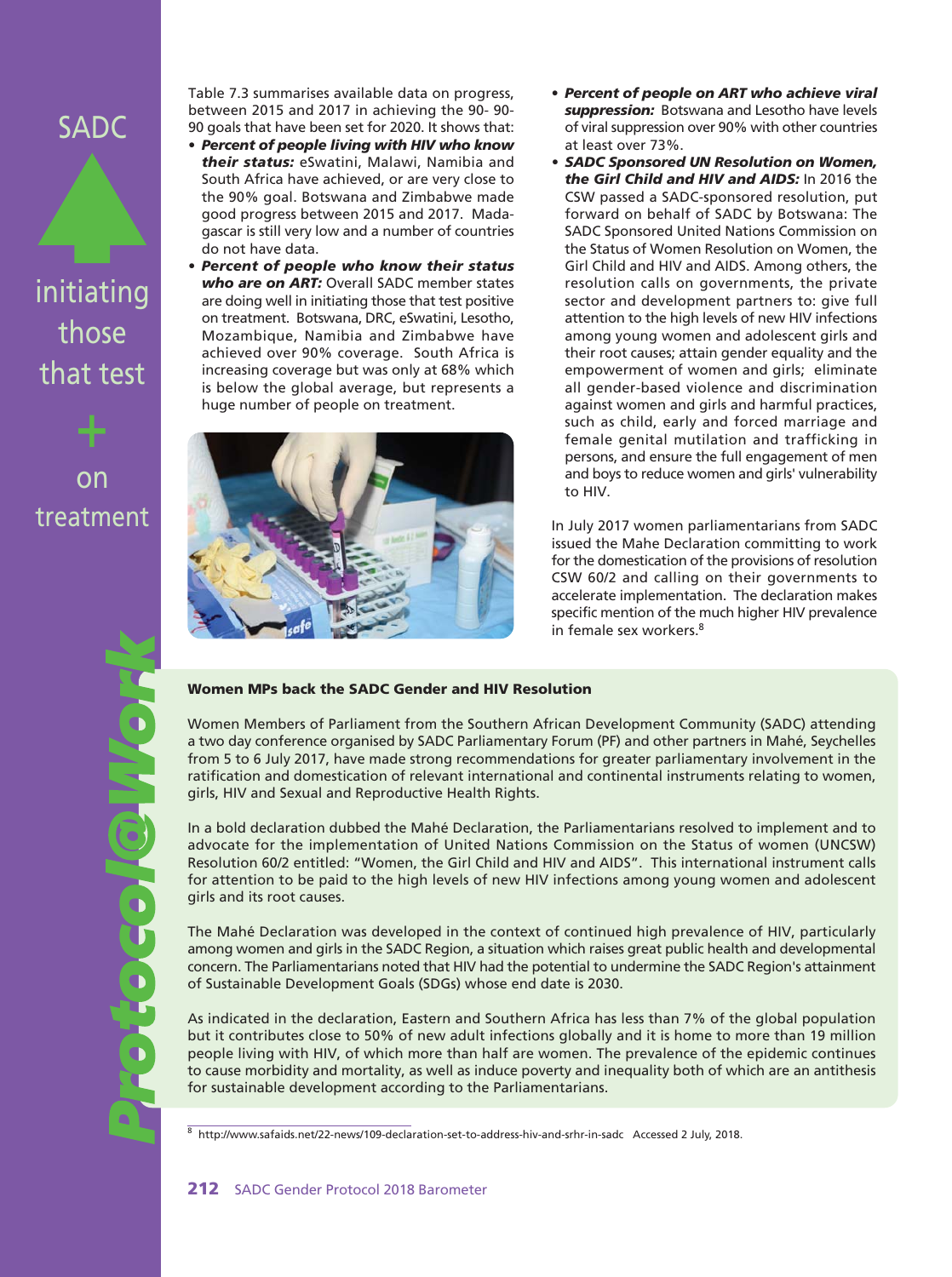

SADC Parliamentarians step it up for gendered responses to HIV. *Photo courtesy of Seychelles News*

The Mahé Declaration therefore contains extensive recommendations to address the root causes of HIV prevalence among women and girls. These include taking rapid actions to reduce poverty, ensuring access to quality integrated and adolescents and youth friendly health services, information and education opportunities with a special focus on comprehensive sexuality education for in- and outof-school youth while eradicating child marriage as defined in the SADC Model law on Eradicating Child Marriage and Protecting those already in marriage.

Going forward, the Parliamentarians committed to acquainting themselves with the legal and policy environment in their respective countries with regards to HIV and sexual and reproductive health rights. They said enhanced knowledge of the legal and policy environment would be critical in making informed assessments of the effectiveness thereof and where necessary, enactment of laws aiming at protecting the sexual and reproductive health rights of all, with a specific focus on the most vulnerable.

A solid commitment was also made by the Parliamentarians to review, revise, amend or repeal all laws, regulations and policies including cultural and religious practises and customs that have a discriminatory impact on youths, especially girls and young women.

Economic inequality and unequal power relations; discrimination in society and in the workplace; all forms of violence; inhumane and degrading treatment; sexual exploitation; women and child trafficking and harmful practises and norms including some cultural practices, disempower women and girls and further expose them to substantial risks of contracting HIV, the lawmakers noted.

The Parliamentarians further noted that existing inequalities among certain key populations such as sex workers, people living with disabilities, migrants, girls living in poverty and transgender persons are disproportionately affected by HIV and AIDS.

Among the concerns highlighted in the Mahé Declaration, HIV among female sex workers in SADC is significantly higher than it is among the general adult population. This same population group also faces violence, stigma and discrimination at the hands of family members, in communities, at the workplace and in health-care settings. Often their rights to dignity, health and education are denied.

The Parliamentarians therefore lament that these persistent structural barriers as well as male chauvinism and patriarchy often work to reinforce women's unequal status in society and fuel HIV vulnerability among women and girls. Harmful social and cultural norms and practices also continually deny women and girls the opportunity to attend schools, further reinforce their vulnerability to violence and HIV while also denying them opportunities to economic independence.

The Mahé Declaration states that the prohibition of such practices and customs, can aptly be resolved by ensuring that provisions of domestic legislation conform more to international human rights laws and include protection from all harmful practices.

Additionally, the Parliamentarians pledged to enact laws aimed at improving inclusive access to education at all levels and provide for viable alternatives for the many young people. This would include paying particular attention to the participation of adolescent girls, who drop out of the formal education system, by facilitating re-entry, revamping informal education and training through standardized certification within and between African countries.

Various activities including the dissemination of information, training, sensitisation workshops and the development of Model Laws relating to the various issues of HIV and Sexual and Reproductive Health Rights are some of the ways through which SADC PF can come on board to assist parliaments enact national laws based on international and regional instruments.

SADC PF was supported in hosting of this conference by Sweden and Norway. It got additional financial and technical support from development partners that include UN Agencies, the United Nations Development Programme, UNFPA and UN Women as well as from regionally based Civil Society Partners, ARASA and SAFAIDS. *Source: Moses Magadza, SAFAIDS News Service*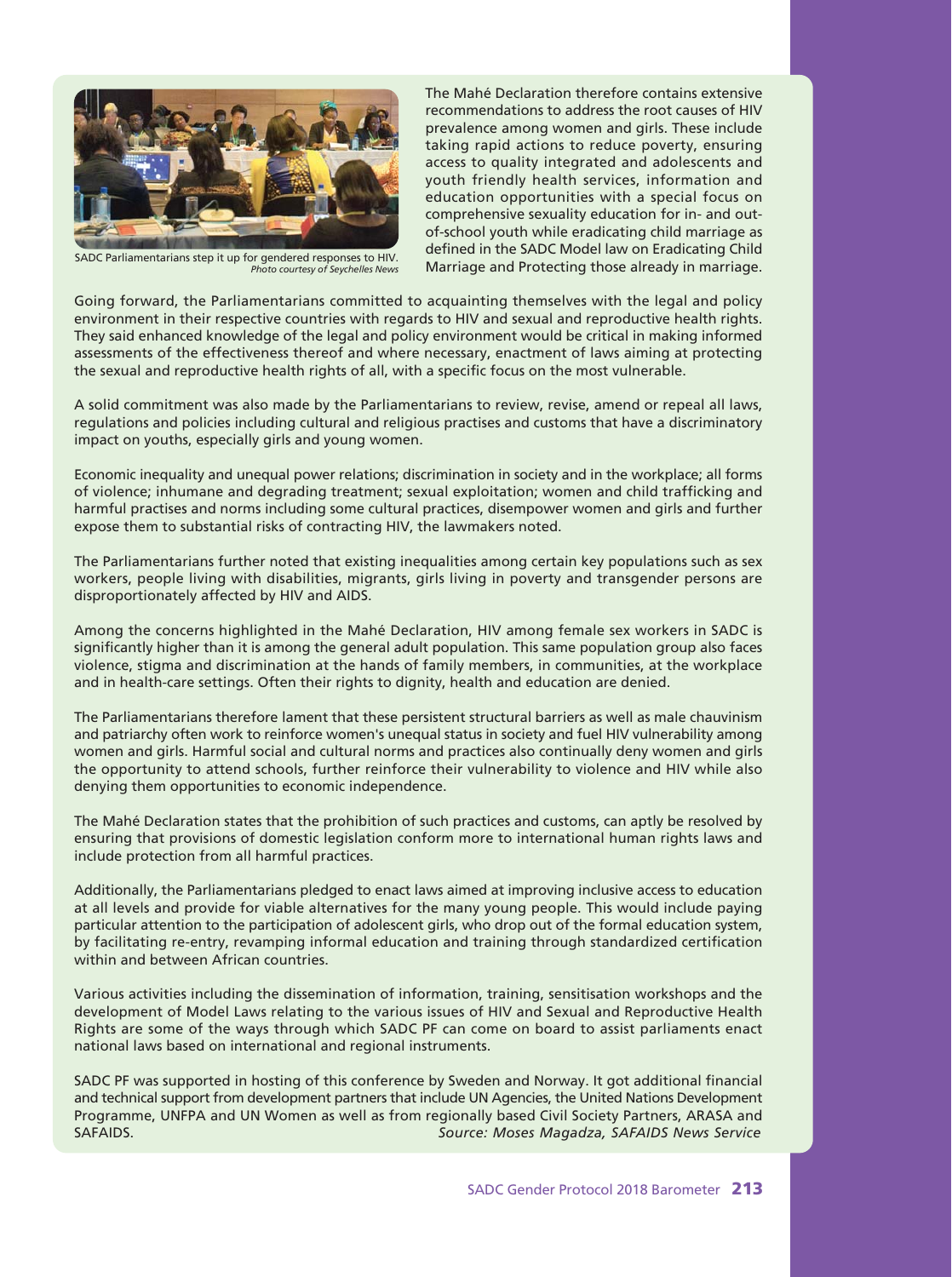### **Prevention**



Protocol



### vention

**Article 27. 3:** State Parties shall: a) Develop gender sensitive strategies to prevent new infections.

### *The Post 2015 SADC Gender Protocol places a strong emphasis on gendered responses to prevention.* The SADC-sponsored UN Resolution on women, girls, HIV and AIDS strengthens this through the following specific provisions:

- Achieve universal access to comprehensive HIV prevention, programmes, treatment, care and support to all women and girls and achieve universal health coverage.
- Enhance the capacity of low- and middle-income countries to provide affordable and effective HIV prevention and treatment products, diagnostics, medicines and commodities and other pharmaceutical products, as well as treatment for opportunistic infections and co-infections, and reduce costs of lifelong chronic care,
- Eliminate mother-to-child transmission and keep mothers alive.
- Provide combination prevention for women and girls for the prevention of new infections, to reverse the spread of HIV and reduce maternal mortality.
- Avail comprehensive data disaggregated by age and sex to inform a targeted response to the gender dimensions of HIV and AIDS.
- Build up national competence and capacity to provide an assessment of the drivers and impact of the epidemic.

• Support action-oriented research on gender and HIV and AIDS, including on female-controlled prevention commodities.

*A Global HIV Partnership for Prevention:* The June 2016 high level meeting on HIV and AIDS laid out an ambitious plan to reach epidemic control by 2030. The five elements of the prevention plan are:

- 1. Combination prevention, including comprehensive sexuality education, economic empowerment and access to sexual and reproductive health services for young women and adolescent girls and their male partners in high-prevalence locations.
- 2. Evidence-informed and human rights-based prevention programmes for key populations, including dedicated services and community mobilisation and empowerment.
- 3. Strengthened national condom programmes, including procurement, distribution, social marketing, private-sector sales and demand creation.
- 4. Voluntary medical male circumcision in priority countries that have high levels of HIV prevalence and low levels of male circumcision, as part of wider sexual and reproductive health service provision for boys and men.
- 5. Pre-exposure prophylaxis for population groups at higher risk of HIV infection.



Men's involvement is key: Men's sector in Botswana discussing HIV with former Minister of Labour and Home Affairs, Edwin Jenamiso Batshu. *Photo: Keletso Metsieng*

In October 2017 the Global Partnership launched a specific campaign focused on 26 countries - including Angola, DRC, eSwatini, Lesotho, Malawi, Mozambique, Namibia, South Africa, Tanzania, Zambia and Zimbabwe. Countries in the partnership will report quarterly on progress and challenges.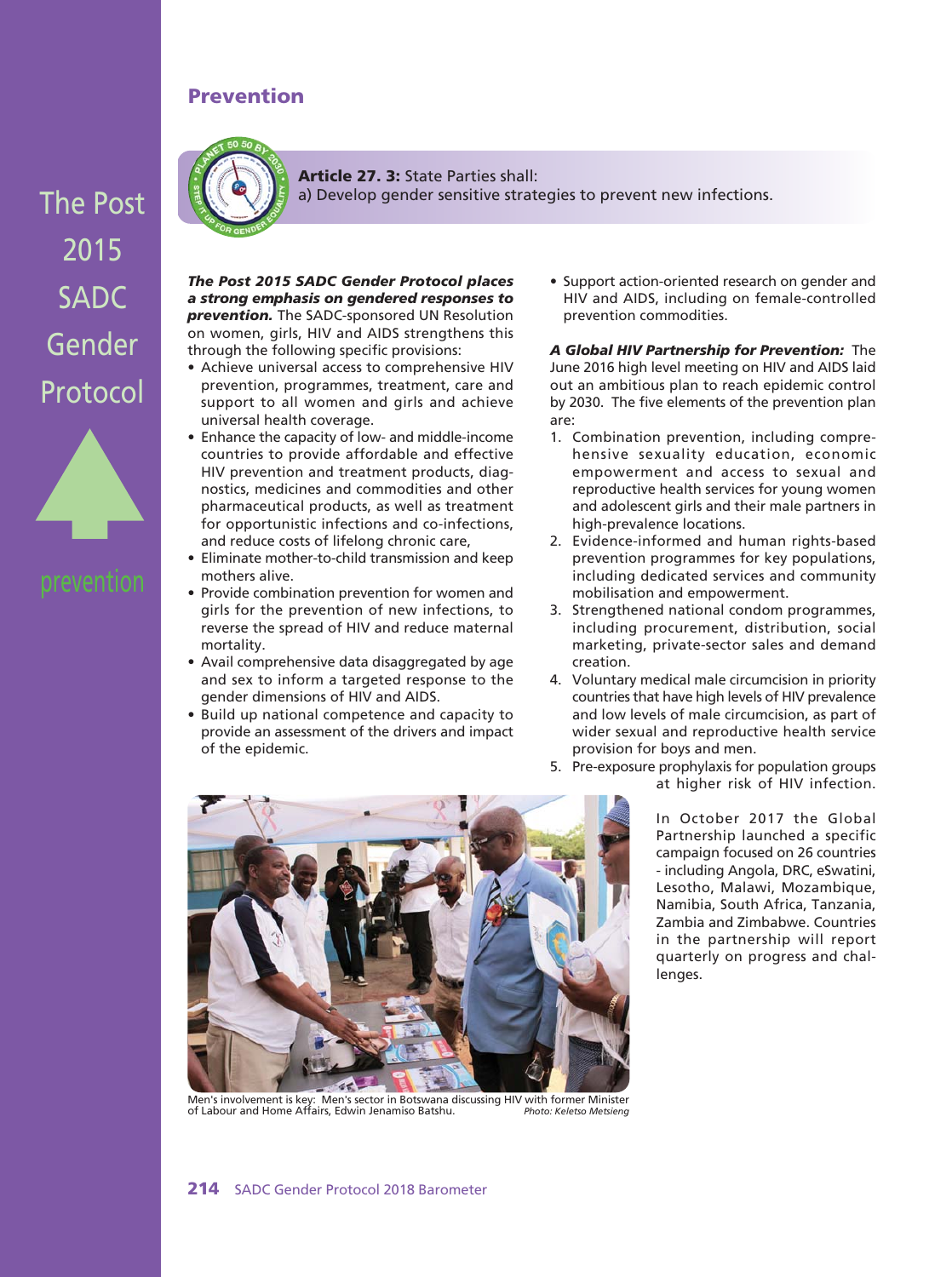| Table 7.4: New infections 2017 compared to maximum since 1990 |                                          |                                                         |                                          |                                                                   |  |  |
|---------------------------------------------------------------|------------------------------------------|---------------------------------------------------------|------------------------------------------|-------------------------------------------------------------------|--|--|
| <b>Country</b>                                                | <b>Number of new</b><br>infections, 2017 | <b>Maximum number</b><br>of new infections<br>in 1 year | <b>Year in which</b><br>maximum occurred | <b>New infections 2017</b><br>as percent of the<br>maximum number |  |  |
| Zimbabwe                                                      | 41 000                                   | 230 000                                                 | 1993                                     | 18                                                                |  |  |
| <b>DRC</b>                                                    | 15 000                                   | 67 000                                                  | 1996                                     | 22                                                                |  |  |
| Malawi                                                        | 39 000                                   | 110 000                                                 | 1992                                     | 35                                                                |  |  |
| Namibia                                                       | 7400                                     | 20 000                                                  | 1996                                     | 37                                                                |  |  |
| <b>Botswana</b>                                               | 14 000                                   | 37 000                                                  | 1995                                     | 38                                                                |  |  |
| Tanzania                                                      | 65 000                                   | 170 000                                                 | 1993                                     | 38                                                                |  |  |
| ESwatini                                                      | 7 000                                    | 18 000                                                  | 1995                                     | 39                                                                |  |  |
| Zambia                                                        | 48 000                                   | 110 000                                                 | 1992                                     | 44                                                                |  |  |
| Lesotho                                                       | 15 000                                   | 32 000                                                  | 1997                                     | 47                                                                |  |  |
| South Africa                                                  | 270 000                                  | 530 000                                                 | 1998                                     | 51                                                                |  |  |
| Mozambique                                                    | 130 000                                  | 170 000                                                 | 2001                                     | 76                                                                |  |  |
| Angola                                                        | 27 000                                   | 28 000                                                  | 2012                                     | 96                                                                |  |  |
| Madagascar                                                    | 5 300                                    |                                                         |                                          | 100                                                               |  |  |
| <b>SADC Total</b>                                             | 683 700                                  |                                                         |                                          |                                                                   |  |  |
| Global                                                        | 1800000                                  |                                                         |                                          |                                                                   |  |  |

*Source: Derived from UNAIDS. AIDS Info. Number of new HIV Infections. http://aidsinfo.unaids.org/ accessed on 19 July, 2018.*

Table 7.4 shows that:

- SADC is still a major source of new infections globally, accounting for 683,700 or 38% of new infections globally in 2017, compared to 35% in 1997 when the total number of new infections was at the highest level it has ever been, at 3.4 million with SADC accounting for 1,186,900 of these.
- South Africa accounts for 39% of new infections in SADC, Mozambique 15% and Tanzania 10%.
- Major progress in prevention has been achieved since as early as 1992 when some countries began to show decline in new infections. This is particularly true in countries such as Zimbabwe, DRC, Malawi, Namibia, Botswana, Tanzania and eSwatini where number of new infections are now less than 40% of the maximum number.

A Joint United Nations Programme on HIV/AIDS (UNAIDS) panel of experts has determined that an HIV incidence: prevalence ratio, which is the ratio of the number of new HIV infections to the number of people living with HIV within a population, of 0.03 is the level at which the epidemic will transition. The progress in reducing AIDS-related deaths and preventing new HIV infections has resulted in an incidence: prevalence ratio for eastern and southern Africa of 0.04. This is close to the transition level.9

Though rates of new infections are declining, at the current rate of decline the East and Southern



HIV and AIDS Test Ki t in Zimbabwe. *Photo: Tapiwa Zvaraya*

African region will still have at least 570,000 new infections in 2020, compared to a target of 230,000. There is urgent need for continued focus on prevention in all member states. Countries have been categorised according to:

- a. Those that need slight acceleration (up to 1.6 times the current rate of decline) which are Mozambique, Zimbabwe and eSwatini.
- b. Those that need moderate acceleration (up to 2, 5 times the current rate of decline) which are Malawi, Botswana, South Africa and Tanzania.
- c. Those that need acceleration up to 4 times the current rate of decline which include Zambia, Namibia, Lesotho, Angola.
- d. Not on track including Madagascar, where currently the prevalence rate is increasing and will need to be reversed and then rapidly decline.10

SADC accounted for **683,700** or **38%** of new globally in **2017**

 $\frac{9}{9}$  UNAIDS. Global AIDS Update, 2018. Miles to Go. Geneva, Switzerland.<br><sup>10</sup> UNAIDS. RSA ESA. 2017. Reinvigorating Prevention: Are we on Track? Presentation to the SADC meeting on Prevention, October, 2017. Johannesburg.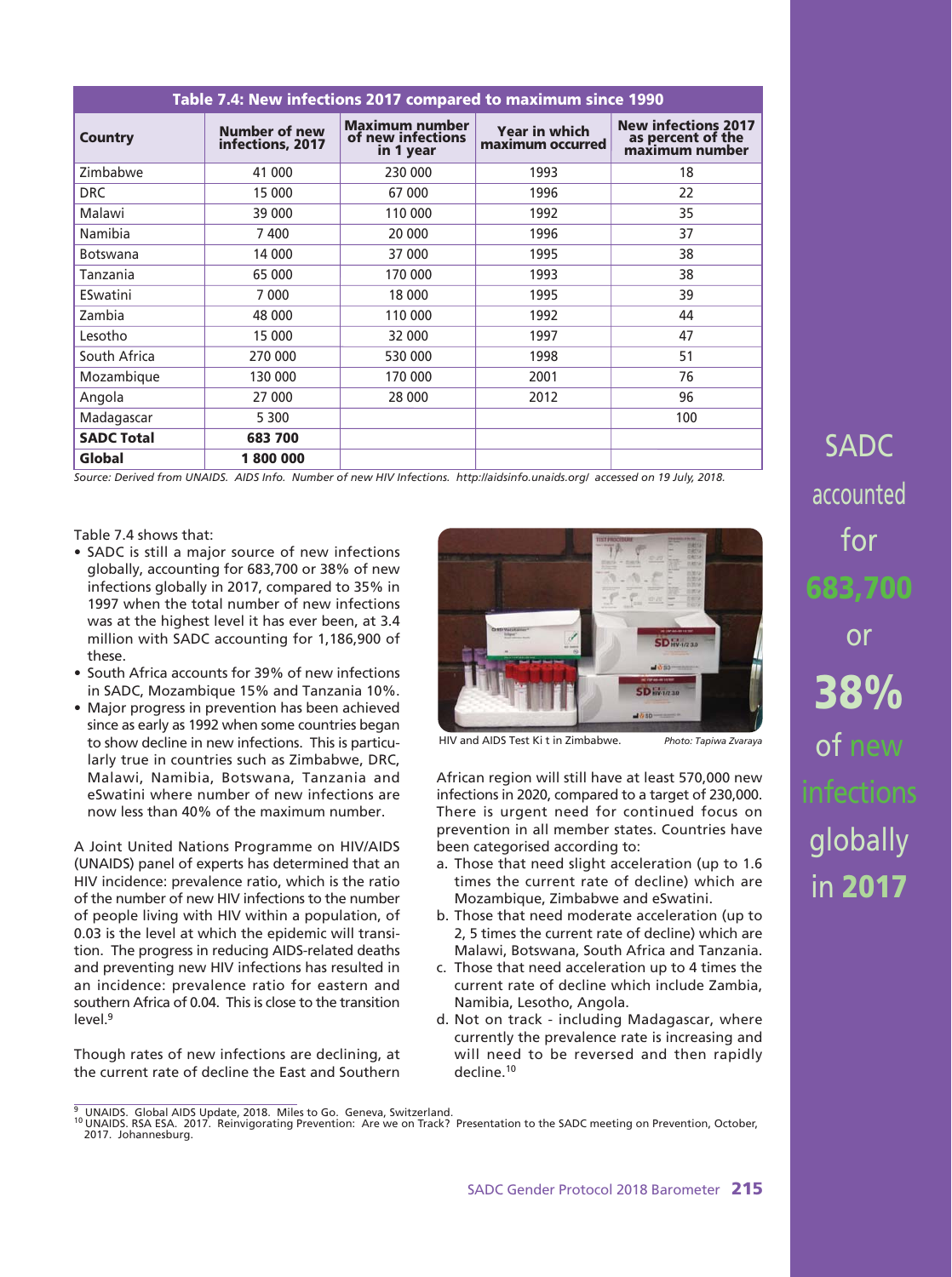Prevalence in **YOUNG**

is almost

3

times

**higher**

than in

**young**

in the

**15 -**

**24**

age

range



*Source: Gender Links 2018 and 2008, compiled from UNAIDS data.*



*Source: Gender Links 2018 and 2008, compiled from UNAIDS data.*

Figure 7.1 compares the proportion of women and men living with HIV in 2008, while figure 7.2 compares the proportion of women and men living with HIV in 2018. The proportions have not changed much. Most of SADC has a generalised epidemic that is largely driven by heterosexual sex. Key facts emerging are that:

- In general, prevalence in women is almost three times higher than in men in the 15 to 24 age range and prevalence in men begins to increase in the 30 to 40 age range.
- In these countries there are generally more women living with HIV than men, although maturing epidemics in Namibia, for instance, have resulted in a lower proportion of women (down from 68% in 2008 to 60% in 2018).
- At baseline in 2008, and in the 2018 statistics, Madagascar, Seychelles and Mauritius have much higher proportions of men, which is consistent with much smaller epidemics that are largely concentrated in two populations - injecting drug

users who tend to be more male, and men who have sex with men.

*While impressive gains are being made in the fight against HIV, the rates of new infections as well as mortality in young people are still cause for grave concern.* In 2015, 300,000 of the 790,000 new infections in East and Southern Africa (ESA) were in young people 15 to 24 years old. Young women 15 to 24 years old are only 10% of the total population but constituted 26% of new HIV infections in 2017. The number and age of a young woman's sexual partners have a significant impact on her HIV status. While mortality is beginning to stabilise and decline, the rates are still high and are still increasing in adolescent boys and young men. Thus, while more adolescent girls are acquiring HIV more adolescent boys are dying of AIDS.11 Globally, AIDS is one of the top ten causes of adolescent death.

 $11$  Govender, K et al. HIV Prevention in Adolescents and Young People in the Eastern and Southern African Region: A Review of Key Challenges Impeding Actions for an Effective Response. The Open AIDS Journal, 2018, 12, 3-00.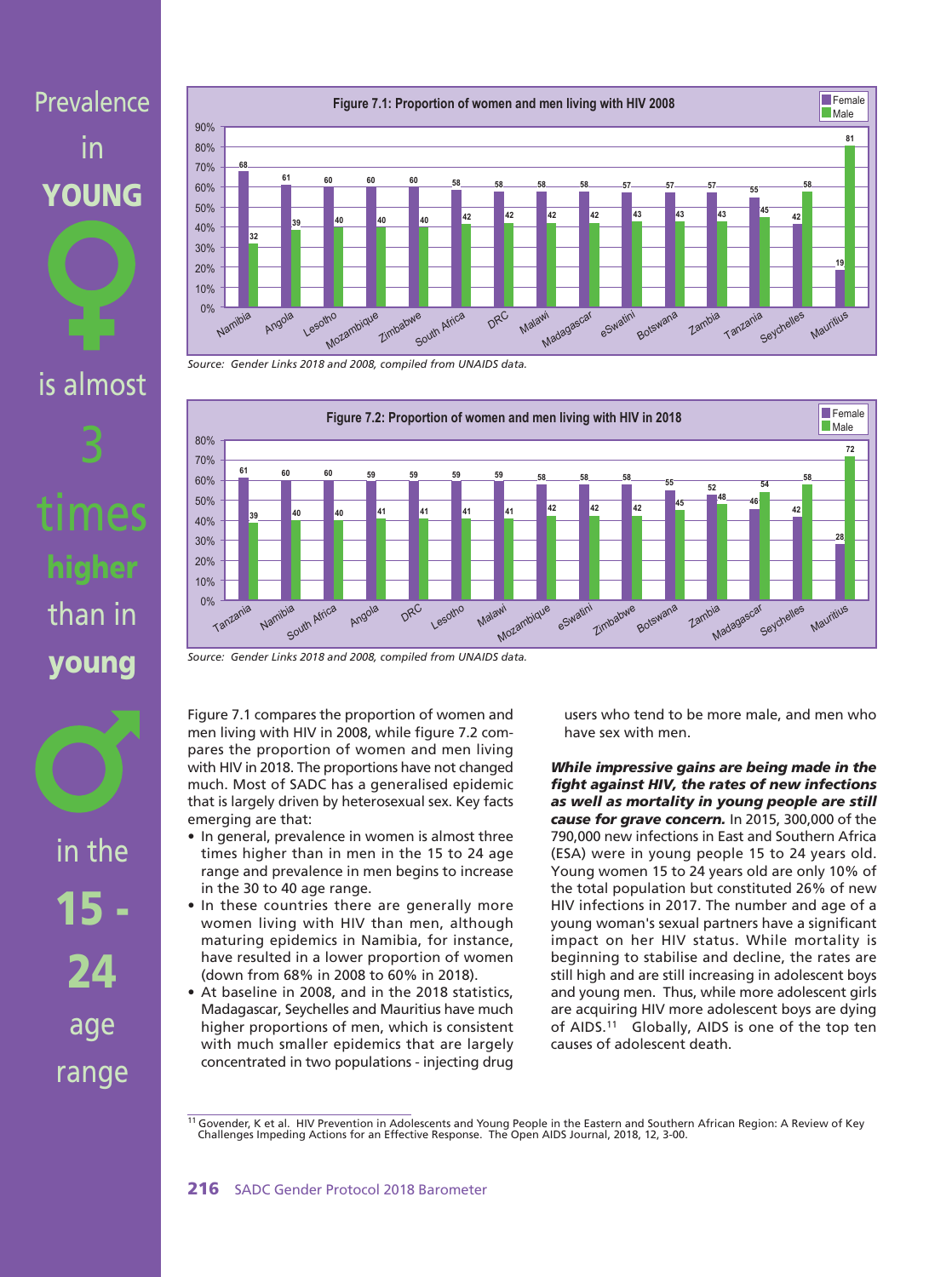*Gender inequality is still a strong driver of the pandemic:* 59% of new infections in ESA are in women. The largest numbers of new infections are in young women. This occurs in 15 to 19 year olds in South Africa, Zambia, eSwatini, Madagascar; and in 20 - 24 year olds in Tanzania, Mozambique, Zimbabwe, Malawi, Lesotho, Angola, Namibia and Botswana. However, levels of knowledge of one's status are very low among young people.

*Comprehensive, accurate knowledge of HIV and AIDS* is fundamental to ensuring citizens use HIV services and engage in safe sexual behaviours. Yet, knowledge remains low among young women and men (aged 15-24) in SADC, with significant gaps in even basic knowledge about HIV and its transmission.





*Source: Unicef | Statistical Update | 2017 TABLE 4: Knowledge, sexual behaviour, HIV testing, and HIV treatment among adolescents% of adolescents (aged 15-19) who have comprehensive knowledge of HIV, 2011-2016\* https://data.unicef.org/topic/hivaids/adolescents-young-people/ accessed 27 June, 2018.*

**Little change in levels of knowledge: Figure** 7.3 and Figure 7.4 compare levels of HIV knowledge in young women and men in 2008 and 2018. The general picture is one of little change. Botswana, Mauritius and Seychelles, which all have relatively smaller populations have made the most progress in relation to women's knowledge, but there are no corresponding increases in men's knowledge. South Africa has shown a marked reduction as

have Mozambique and eSwatini. Only Mauritius, Madagascar, Lesotho and Angola show modest increases in knowledge in young men. Overall the levels of knowledge are too low for a region which needs such active engagement in prevention, testing, treatment and adherence. Ten countries still have knowledge levels of lower than 50% for both women and men.

## **59%**

of new infections in East and Southern Africa are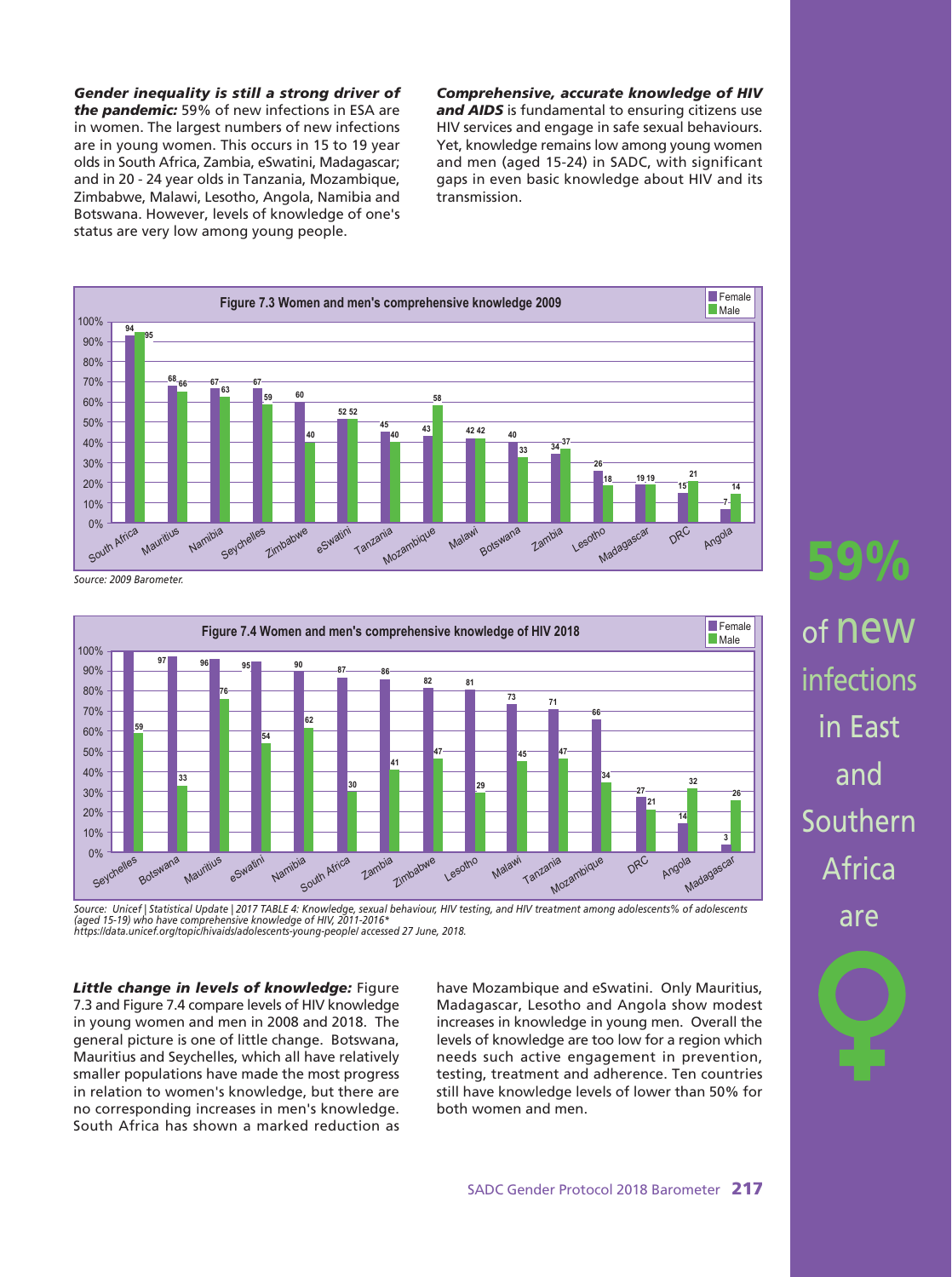*In general, there are very low rates of testing in both young men and women:* Table 7.5 presents data from six of the Population-Based HIV and AIDS Impact Assessment surveys that have been conducted in the last three years on HIV

prevalence, self-reported awareness of HIV status, self-reported access to ART amongst those that know that they are HIV+, viral load suppression in those that report to be on ART and overall viral load suppression.

|          | survey<br>conducted<br>Years | prevalence<br>$\geq$ | of HIV-positive<br>వ్<br>Aware c<br>status, | Self-reported ART, % | self-reported on<br>suppression among<br>Viral load<br>వ్<br>those:<br>ART, | among<br>వ్<br>Viral load<br>suppression amo<br>all HIV-positive, <sup>s</sup> ' |
|----------|------------------------------|----------------------|---------------------------------------------|----------------------|-----------------------------------------------------------------------------|----------------------------------------------------------------------------------|
| eSwatini | 2016-2017                    | 13.9                 | 70.2                                        | 79.9                 | 79.9                                                                        | 55.5                                                                             |
| Lesotho  | 2016-2017                    | 11.1                 | 61.4                                        | 89.7                 | 76.4                                                                        | 50.9                                                                             |
| Zimbabwe | 2015-2016                    | 5.9                  | 48.2                                        | 86.2                 | 89.0                                                                        | 47.9                                                                             |
| Zambia   | 2016                         | 5.7                  | 40.1                                        | 77.9                 | 78.1                                                                        | 33.6                                                                             |
| Malawi   | 2015-2016                    | 3.4                  | 55.3                                        | 84.8                 | 79.6                                                                        | 49.7                                                                             |
| Tanzania | 2016-2017                    | 2.1                  | 46.3                                        | 88.2                 | 90.6                                                                        | 47.1                                                                             |

Table 7.5 shows that:

- Prevalence in women aged 15 to 24 varies from a low of 2.1% in Tanzania to a high of 13.9% in eSwatini.
- Awareness of HIV status varies from a low of 40% in Zambia to a high of 70% in eSwatini, which is far short of the 90% target.
- The percentage of those that know their HIV status that are on ART is good, ranging from 78% in Zambia to 90% in Lesotho.
- There are relatively good levels of viral load suppression in those that are on ART of between 76% (Lesotho) to 91% (Tanzania), the overall viral load suppression is still very low (ranging from 34% in Zambia to 56% in eSwatini).



**South Africa** recognised the extreme vulnerabilities faced by adolescent girls and young women aged 15 to 24. In 2015, 1975 young

women were being infected by HIV every week. This is now down to 1500 or 29% of all new

infections. South Africa had 70,000 pregnancies in girls under 18 every year; one third of adolescent girls and young women experienced gender based violence and high dropout rate from school with 60% of young people failing to complete their matric (or secondary school) and high unemployment with few opportunities for economic activity. In 2016 South Africa launched the She Conquers national campaign, on behalf of the South African National AIDS Council, to focus on adolescent girls. The campaign is led by the Departments of Health, Social Development and Education, in collaboration with the police. A district level coordinator spearheads activities to share knowledge and skills and access services to avoid HIV and other STIs; avoid unwanted pregnancy; stay in school; stand against sexual and gender based violence and access educational and economic opportunities. Impact of the campaign is already being seen in reduced teen pregnancies in some schools which used to have very high rates of HIV and AIDS.12

<sup>&</sup>lt;sup>12</sup> http://sheconquerssa.co.za/ and http://www.kznhealth.gov.za/mediarelease/2018/KZN-health-MEC-excited-about-the-impact-<br>of%20%E2%80%93she-conquers-campaign-at-umgungundlovu27022018.htm accessed July 15, 2018.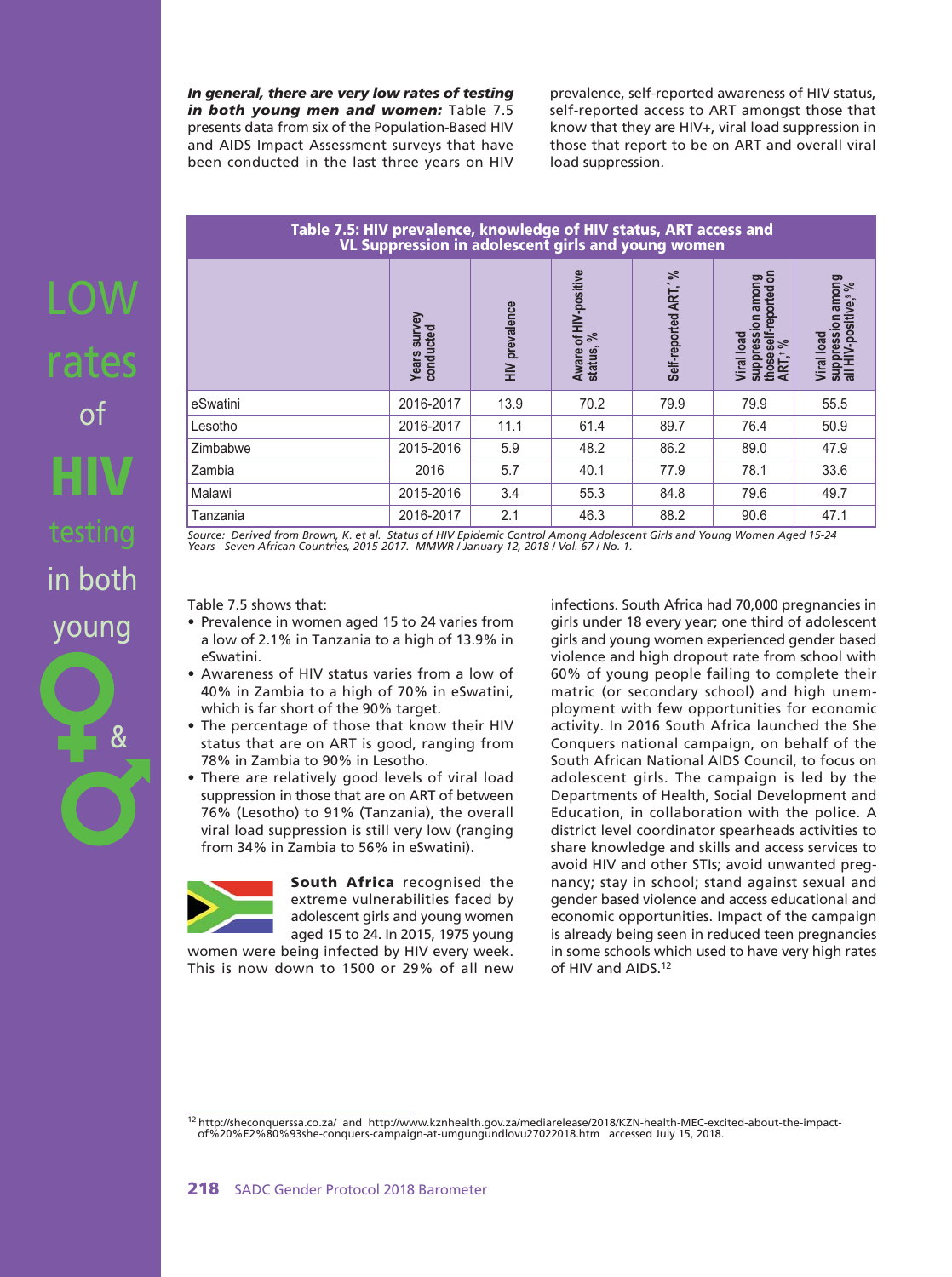### **Promoting HIV Education in schools in Chegutu, Zimbabwe**



Sex education begins at an early age at Kaguvi Primary<br>School in Chegutu. *Photo: Joseph Denga* School in Chegutu. *Photo: Joseph Denga*

Kaguvi Primary School in Chegutu, in the Mashonaland West province of Zimbabwe has begun promoting health education through teaching grade 3 pupils in a oncea-week, after school club, about HIV and AIDS.

The club has sub groups: Girl Education Movement and Boy Education Movement. These are complementary and have a long term goal of equipping the learners with skills to help them become responsible citizens. The provision of information is facilitated through discussions, peer teaching, debate, simulation, drama, brainstorming and quizzes. The club aims to promote positive values, behaviour and attitudes that prevent the spread of HIV, STIs and other health concerns. The programme was inspired by the National AIDS Policy, which noted that the HIV pandemic requires a multi-sectoral approach, and the school is playing its part through education from a young age.

The broad goal of this is the promotion of responsible behaviour and positive values of Unhu/ Ubuntu. Other short term goals are:

- Appreciating the importance of good personal hygiene.
- Identifying or describing STIs and symptoms, prevention and treatment of STIs.
- Establishing the link between HIV and STIs.
- Distinguishing between useful and harmful effects of the Internet and social media.
- Understanding exploitation and victimisation.
- Understanding rights and responsibilities.
- Identifying ways in which communities deal with substance abuse, sexual abuse and sexual relationships.
- Challenging stigma and discrimination.
- Describing the economic, social, emotional challenges of living with HIV.
- Appreciating the importance of abstinence in HIV prevention.

The programme focuses on making sure the children know about freedom from gender based violence and access to comprehensive sexuality education, including about HIV, AIDS and STIs. Delivery methods include - peer teaching, drama, group discussions, brainstorming. In addition, written tests and quizzes were facilitated.

The project has worked and created synergies with the local schools, the local authority (Chegutu Municipality), the Ministry of Education, the police and clinic. The local National AIDS Council is also involved and the project sends them monthly reports.

So far the project has been allocated US\$500 by the council to conduct their activities, resulting in 30 direct beneficiaries, and a total of 800 indirect beneficiaries. Time to meet all the club members remains a struggle, though the solution to this has been suggested as meeting on Friday afternoons, to allow members who cannot make previous sessions to catch up with others. The programme is monitored through feedback, which guides subsequent plans and sessions. The programme seems to benefit more girls as they note that most of the participants in the National AIDS Quiz are girls. The school team won a bronze medal at the National AIDS Quiz and their prize was a water tank. When community members come to fetch water from the tank, the children are very proud. Through this initiative, more and more parents are encouraging their children to join the AIDS Club.

*Source: Joseph Denga, Chegutu. SADCProtocol@Work,2018*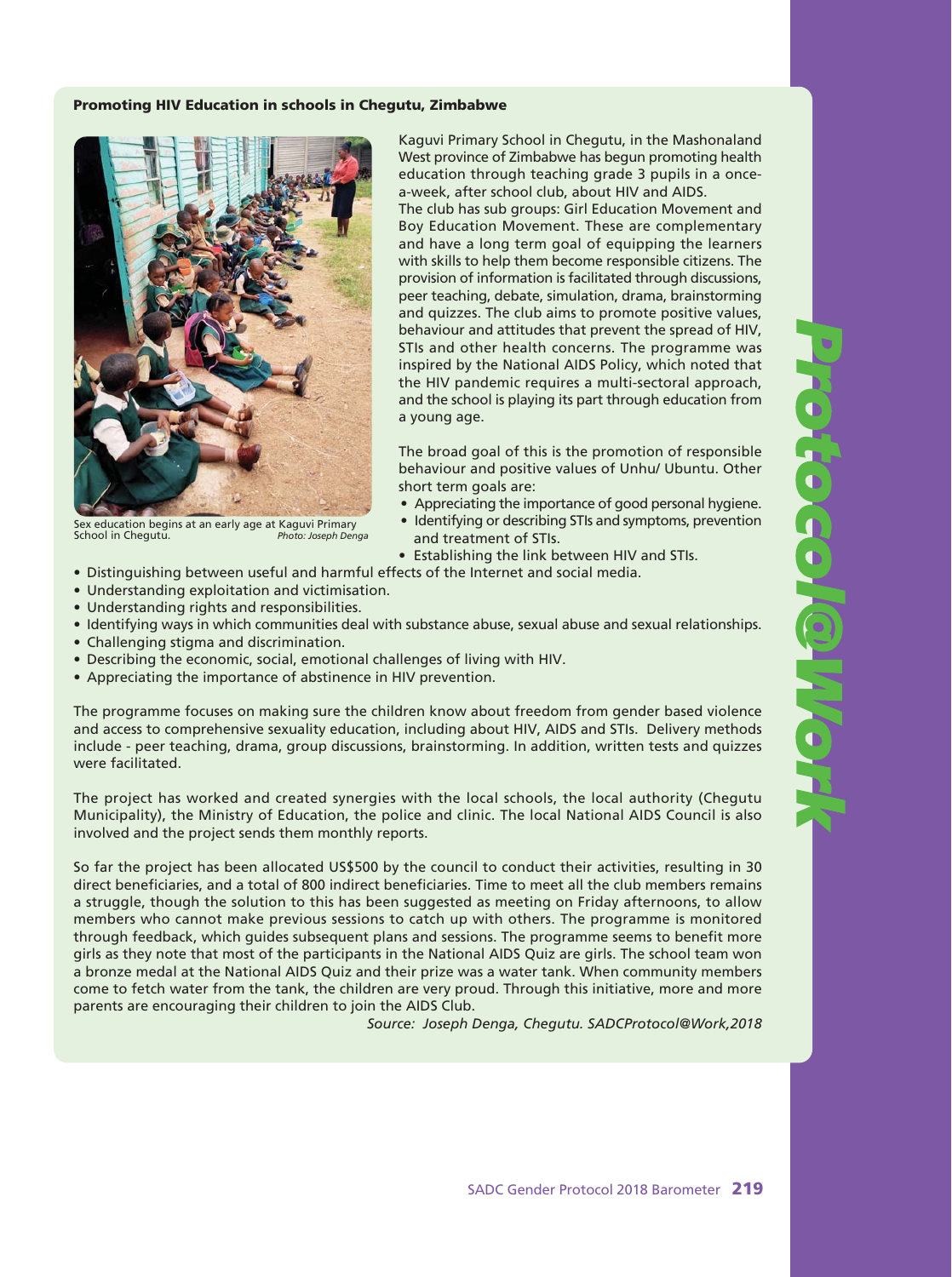

*Growing evidence is pointing to the protective value of social protection* combined with parental care, education and caring health services for reducing the rate of new HIV infections in young women. These same interventions improve testing, access to treatment and adherence. In general, adolescents aged 15 to 19 are more likely to drop out of care than those 10 to 14 or adults, pointing to the need for different approaches for this age group. The evidence suggests that pregnant adolescents find it particularly difficult to stay in care.<sup>13</sup>

The US Government through President's Emergency Plan For AIDS Relief (PEPFAR) has supported the **DREAMS** (Determined, Resilient, Empowered, AIDS Free, Motivated and Supported) in ten countries that account for more than half of all infections in adolescent girls and young women globally, including Lesotho, Malawi, Mozambique, South Africa, eSwatini, Tanzania, Zambia, and Zimbabwe which are in SADC. In the 2018 report to Congress, PEPFAR reported that 41 of the 63 districts implementing the DREAMS programme achieved a decline of new HIV diagnoses of over 25% from 2015 to 2017. The decline was over 40% in 14 of the districts. In 2017 PEPFAR extended funding for programmes with adolescent girls, with a focus on reducing sexual violence amongst 9 to 14 year olds to five countries, including Botswana and Namibia in SADC.14



cents

more

likely

to

care

than

or

adults

In **South Africa**, only 18% adolescents aged 10-19 years who received food support, parental or caregivers support and participated

in an HIV support group failed to adhere to antiretroviral therapy, compared to 54% among adolescents who had none of these.

In **Zambia**, HIV testing uptake increased from 62% to 73% for girls and from 47% to 57% for their male peers when social cash transfers



were provided with enhanced HIV treatment and prevention services for young people (aged 15-19 years). When health staff were trained and supported to provide adolescent-friendly services, and support through peer educators, theatre groups and youth-friendly gathering spaces, levels of condom use at last sex increased from 50% to 72% for girls and 48% to 61% for boys.<sup>15</sup>

### *Voluntary Medical Male Circumcision (VMMC)*

 is a cost-effective, once off intervention that provides lifelong partial protection for males. VMMC reduces female-to-male sexual transmission of HIV by 60%. WHO and UNAIDS recommend implementation of VMMC programmes in countries with a high HIV prevalence among the general population together with behavioural and structural strategies, as part of a comprehensive HIV prevention plan. It is important to note that VMMC alone does not provide complete protection for men. Men must also use condoms and desist from risky sexual behaviour. Available evidence suggests that circumcised men are not reducing condom usage or increasing other risky behaviour.

15 priority countries in eastern and southern Africa with high levels of HIV prevalence and low levels of male circumcision have been identified for intense effort to increase levels of VMMC. Ten of these are in SADC (Botswana, Lesotho, Malawi, Mozambique, Namibia, South Africa, eSwatini, Tanzania, Zambia and Zimbabwe). The new stra-



Voluntary male circumcision is taking off in Zambia . *Photo courtesy of Zambia VMMC*

 $\frac{13}{13}$  UNAIDS. Global AIDS Update, 2018. Miles to Go. Geneva, Switzerland.<br><sup>14</sup> PEPFAR. 2018. PEPFAR 2018 Report to Congress. Washington, DC. https://www.pepfar.gov/documents/organization/279889.pdf<br>Accessed 9 July.

Accessed 9 July, 2018. <sup>15</sup> UNAIDS. Global AIDS Update 2018. Miles to go. Geneva, Switzerland.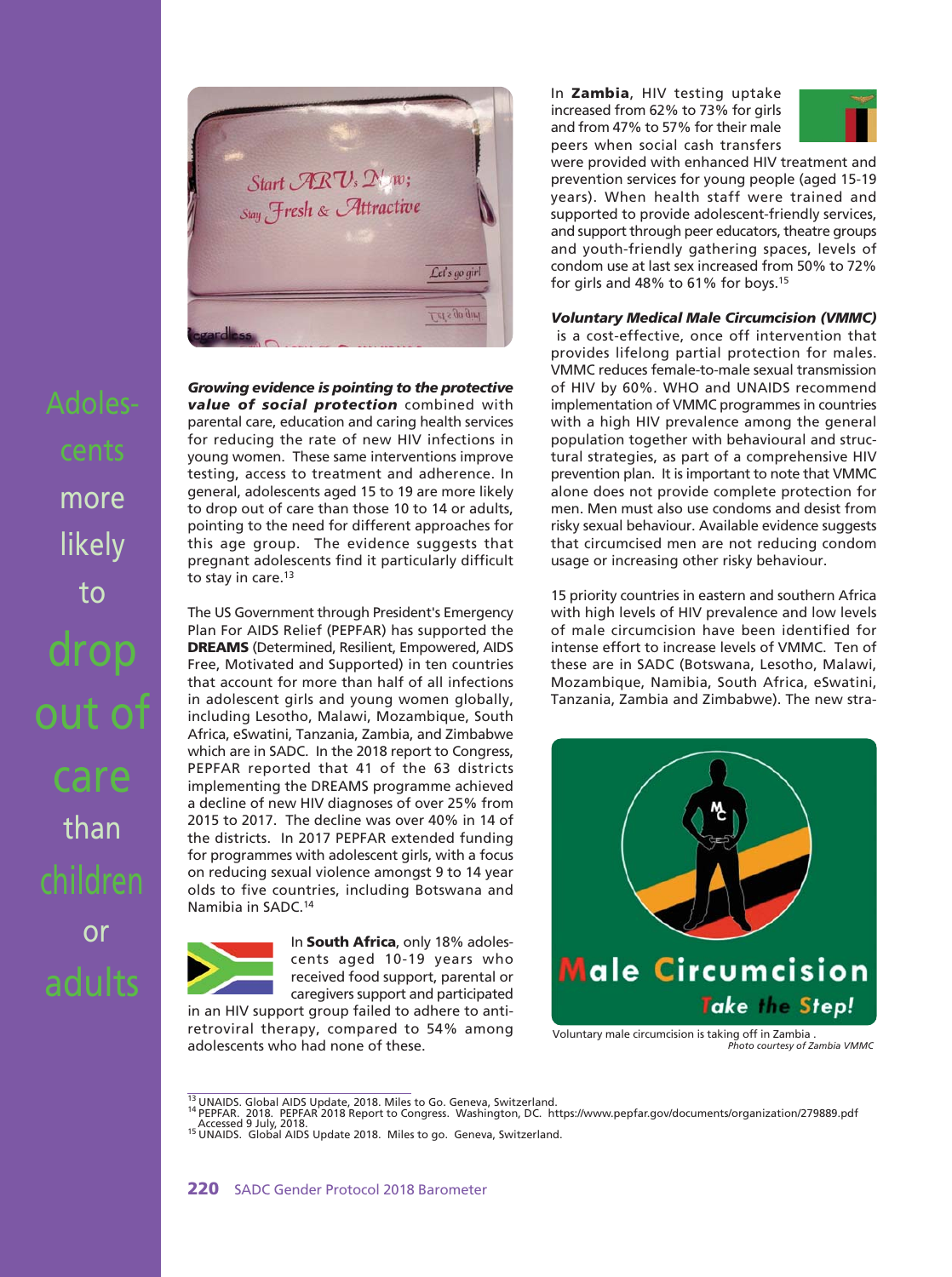tegic plan aims to increase voluntary medical male circumcision (VMMC) in 10 to 29-year-old males in these priority countries to 90% by 2021.

One study used mathematical modelling to assess the likelihood of this target being achieved in eSwatini, Lesotho, Malawi, Mozambique, Namibia, South Africa, Tanzania, Uganda, and Zimbabwe, taking into account their historical VMMC progress and current implementation<sup>16</sup>. This study found that only Tanzania was likely to reach the target. The study concluded that it is necessary to rapidly increase the number of circumcisions conducted for 10 to 14 year olds and 15 to 29 year olds.

To do this requires a deeper understanding of the factors which motivate or discourage adolescent boys at different ages to be circumcised. Some evidence suggests that younger boys are influenced by others while older adolescents (15 to 19) are aware of the benefits in terms of reducing HIV risk. All adolescents are concerned about pain<sup>17</sup>. Further evidence suggests that support from female adolescent partners before and after the procedure is an important motivating factor $18$  and that it is important to involve parents<sup>19</sup>. However, parents also need accurate information and motivation.

There is need for more awareness creation around other benefits of circumcision, including reduction of other sexually transmitted infections (STIs), penile cancer, and protection for women and girls from cervical cancer.



**Lesotho**: The VMMC programme which was launched in 2012 aims to circumcise 80 % of male adolescents aged 15 to 29 in five districts. The

programme is integrating testing for HIV. 18 hospitals and over 100 health centres are providing VMMC and testing. In 2014 85,000 young men accessed VMMC, of whom 56% were also tested for HIV. Lesotho is also offering Early Infant Medical Circumcision (EIMC) but uptake has been slow as culturally boys are circumcised during initiation into adolescence.20

**eSwatini** VMMC was found to be highest in 15 to 19 year olds at 38,2% and decreases with age to a low coverage of 7,5% in men over 65.21



*Preventing new HIV infections in children and keeping their mothers alive:* UNAIDS developed a Global Plan for the elimination of new HIV infections among children by 2015 and keeping their mothers alive which focused on 22 high prevalence countries; 21 of which are in Africa and 12 in SADC (Angola, Botswana, DRC, Lesotho, Malawi, Mozambique, Namibia, South Africa, eSwatini, Tanzania, Zambia and Zimbabwe).

The Global Plan had four prongs:

- Preventing new HIV infections among women of childbearing age.
- Preventing unintended pregnancies among women living with HIV.
- Preventing HIV transmission from a woman living with HIV to her baby.
- Providing appropriate treatment, care and support to mothers living with HIV and their children and families.

*All SADC member states have followed Malawi's introduction of Option B+* where all pregnant mothers living with HIV are immediately introduced to lifelong ART irrespective of CD4 count. This has led to rapid increase in the number of pregnant women on ART. In 2008 when the first barometer was developed, the guidelines indicated that women with a CD4 count lower than 200 should receive full ARVs. The majority were tested and given a single dose of nevaripine to take during delivery. South Africa added a short course of AZT in 2008. Figure 7.5 shows rapid expansion of PMTCT in many countries such as Zimbabwe, Namibia, South Africa, Zambia, Malawi, ESwatini, Lesotho, Mozambique, Tanzania (where the increase is from 10% coverage to 85%), DRC and Angola. In 2018, women are being initiated on to full ART immediately, with increased demands on the health system. Expanded coverage is accompanied by increased services.

<sup>&</sup>lt;sup>16</sup> Njeuhmeli, E. et al. Scaling Up Voluntary Medical Male Circumcision for Human Immunodeficiency Virus Prevention for Adolescents and Young Adult Men: A Modeling Analysis of Implementation and Impact in Selected Countri https://www.hivsharespace.net/resource/scaling-voluntary-medical-male-circumcision-human-immunodeficiency-virus-prevention

accessed July 5, 2018.<br><sup>17</sup> Motivations for Voluntary Medical Male Circumcision Among Adolescents in South Africa, Tanzania, and Zimbabwe.<br>19 https://www.hivsharespace.net/resource/age-differences-perceptions-and-motivatio

accessed July 5, 2018<br>18 https://www.hivsharespace.net/resource/females-peer-influence-and-support-adolescent-males-receiving-voluntary-medical-male<br>18 https://www.hivsharespace.net/resource/females-peer-influence-and-supp accessed July 5, 2018<br><sup>19</sup> https://www.hivsharespace.net/resource/parental-communication-engagement-and-support-during-adolescent-voluntary-medical-

male accessed July 5, 2018.<br><sup>20</sup> https://www.avert.org/professionals/hiv-programming/prevention/voluntary male medical circumcision Last accessed 3 July, 2018.<br><sup>21</sup> SHIMS2. 2017. Swaziland HIV incidence measurement surve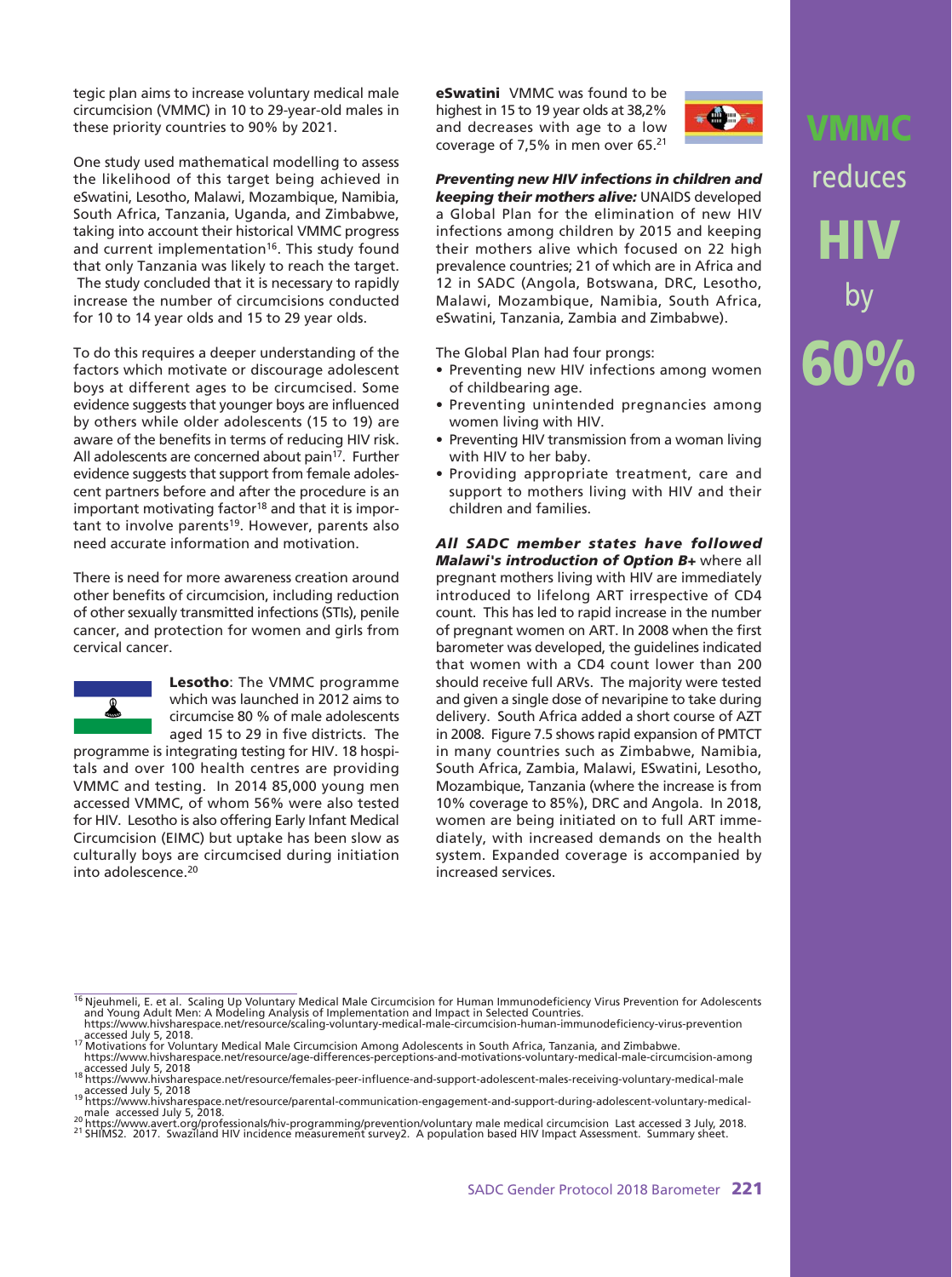egnant omen have up to **3 times** risk of acquiring **HIV**



*Source: PMTCT Coverage, http://aidsinfo.unaids.org/#, last accessed July 19, 2018 and Gender Links 2008.*

Figure 7.5 shows that:

- All countries have made significant progress in increasing the coverage of pregnant women living with HIV receiving ARVs. Ten countries (Seychelles, Mauritius, Zimbabwe, Namibia, South Africa, Zambia, Malawi, Botswana, eSwatini and Lesotho) now have coverage of 90% or higher.
- This progress is especially significant in the case of Zimbabwe (75% to 95%); South Africa (50% to 95%); Zambia (39% to 92%); Malawi (14% to 92%); Mozambique (28% to 86%); Tanzania (10% to 85%); DRC (4% to 59%) and Angola (14% to 34%).
- DRC and Angola, with coverage of lower than 60%, remain a concern. Madagascar, at 11%, is of particular concern.

*Despite the impressive progress there is little room for complacency.* Many other targets have not been met and new knowledge raises fresh challenges. The Global Plan aimed to reduce the MTCT rate to less than 5% in breastfeeding women, and less than 2% in non-breastfeeding women. Overall, the 21 Global Plan countries reduced MTCT among breastfeeding women from 22.4% to 8.9% between 2009 and 2015. Four countries (South Africa, Uganda, eSwatini and Namibia), achieved the 5% or less. Botswana, the only non-breastfeeding Global Plan priority country, achieved an MTCT rate of 2.6% - just above the 2% target. $22$ 

*The Global Plan aimed to reduce the number of new infections among women of reproductive age by 50%, but they only declined by 5% between 2009 and 2015*. Lesotho and Malawi were amongst the five countries which reduced unintended pregnancies by more than 10% between 2000-2004 and 2010-2014. New evidence suggests that pregnant women have up

to 3 times higher risk of acquiring HIV than other HIV- women. Women need to be encouraged to take more precautions to prevent infection during pregnancy and to be retested.

*Factors influencing participation in continued access to PMTCT:* Many women adhere to treatment during pregnancy but are lost to followup after the birth of their babies. Pregnant adolescents particularly struggle with adhering to lifelong treatment and need special attention.

1. *Feeding options:* WHO recommends that women in resource poor settings who are on ART should be encouraged to exclusively breastfeed.



**Malawi:** A study reported that though the majority of mothers followed the advice to breastfeed, many reported

mixed feeding in the first six months. Some of the reasons given for this were traditional feeding practices as well as a poor understanding of what exclusive breastfeeding involves or why women should exclusively breastfeed.

In **Tanzania**, a study comparing two hospitals: one which promoted exclusive breastfeeding as the only infant



feeding option; and the other following Tanzanian PMTCT infant feeding guidelines which promote patient choice, found that women in the first were confident in exclusive breastfeeding while those in the second were unsure of what they should do.<sup>23</sup>

 $\frac{22}{21}$ https://www.avert.org/professionals/hiv-programming/prevention/preventionmothertochildtransmission Last accessed 3 July, 2018.<br><sup>23</sup> Ibid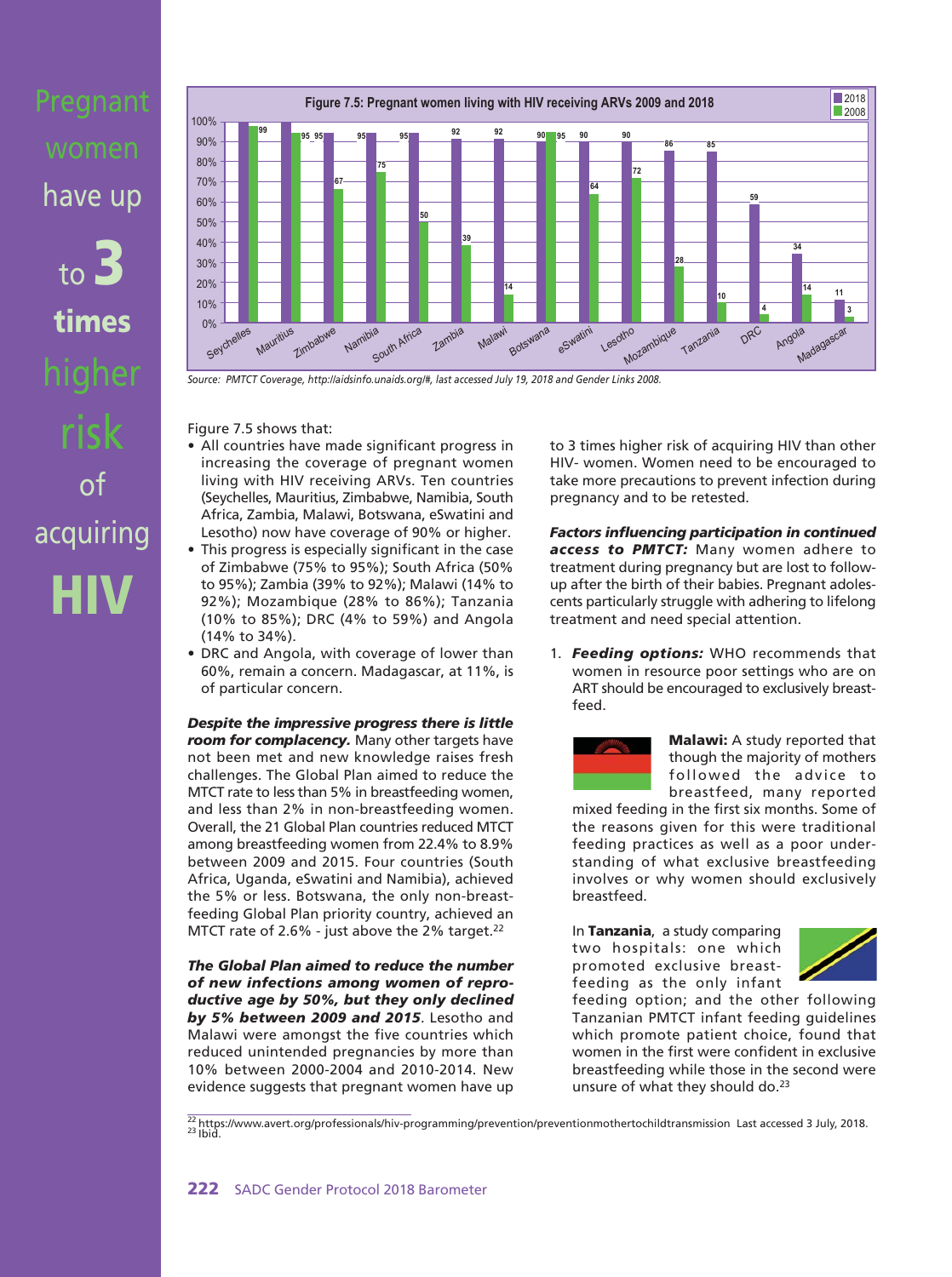2. *Stigma and discrimination:* A body of emerging evidence is showing the impact of stigma on access and adherence to ART for PMTCT. An HIV positive diagnosis often elicits shock, denial of disease, depression, or fear of handling side effects and a lifelong commitment to treatment. Pregnant women are often afraid of disclosing their status to their partners and other family members. Women often experience violence and desertion from partners. Women also experience stigma from health care providers, which reduces access to the very services which they need.



**Malawi**: Stigma and fear of a partner's reaction has been found to inhibit women from accessing immediate treatment

available under option B+.

- 3. *Limited health resources:* Patient overcrowding, poor treatment, limited availability of commodities all hinder uptake.
- 4. *Male involvement* has been found to have positive impact on PMTCT. Factors which reduce male involvement include fear of knowing their HIV status, unwelcoming health services. Men who already know their HIV status are more likely to participate in PMTCT. Being made to feel important in the process also encourages male involvement.

*Key populations* are people who inject drugs, men who have sex with men, transgender persons, sex workers and prisoners. Around the world, key populations face much higher rates of HIV and AIDS than the general population and are most at risk for contracting HIV24.They face many hurdles which stop them from accessing services such as punitive laws and policies, police harassment and stigma and discrimination within health settings. Adolescent boys and young men who belong to key populations face heightened risks of HIV infection, but also demonstrate low knowledge, awareness and uptake of HIV services.

*Female sex workers:* There is increasing availability of data on sex workers - including prevalence which ranges from 4.6% in Seychelles to 71.9% in Lesotho; condom use with last partner (ranging from over 40% in the DRC to over 90% in Seychelles) and testing (ranging from about 20% in Seychelles to over 90% in Zimbabwe). Sex work is criminalised in almost all countries which hinders the provision of services.



**South Africa** *is set to become the first Southern African country to decriminalise sex work:* The ruling African National

Congress (ANC) party in South Africa resolved in December 2017 that sex work should be decriminalised. Parliament is debating decriminalisation. In March, 2018, the Commission for Gender Equality told parliament that the commission's position is that sex work should not be treated as a criminal activity. The Commission argued that decriminalisation would reduce the violence experienced by sex workers and increase access to services, including HIV prevention and treatment. Countries such as New Zealand which have fully decriminalised sex work have found that the numbers engaged in sex work have not changed significantly five years later.

*Pre Exposure Prophylaxis (PrEP)* is a daily course of Anti-RetroViral (ARV) drugs taken by HIV negative people who are at high risk of contracting HIV, such as sex workers, partners in sero- discordant couples and men who have sex with men. A number of studies in different settings have shown that if PrEP is taken correctly it can reduce the risk of HIV infection to almost zero. It has reduced infection rates from unprotected sex by 90% and from injecting drug use by 70%. However, for it to be effective there must be high levels of adherence. The 2016 declaration included a commitment to provide PrEP to three million people by 2020. Progress towards achieving this target is slow. PrEP at particular times of a person's life to prevent infection is more cost effective than long term ART to manage infection. There is demand for PrEP especially from men who have sex with men<sup>25</sup>.

**South Africa** became the first African country to issue full regulatory approval for PrEP and to include it in the national HIV



programme in December, 2015. The DREAMS programme, supported by PEPFAR, is supporting access to PrEP by adolescent girls and young women in Lesotho, Malawi, Mozambique, South Africa, eSwatini, Tanzania, Zambia and Zimbabwe who are at high risk of HIV.

> The SAPPHIRe project in **Zimbabwe** is trialling testing of sex workers with provision of ART for those that are positive and PrEP

for those that are negative. Each woman belongs to a group which meets every month for support. She attends the group meetings with a "sister"

**Sex work** is nalised in ALL countries

 $\frac{24}{11}$ https://www.usaid.gov/what-we-do/global-health/hiv-and-aids/technical-areas/key-populations<br><sup>25</sup> https://www.avert.org/professionals/hiv-programming/prevention/pre-exposure-prophylaxis accessed 10 July, 2018.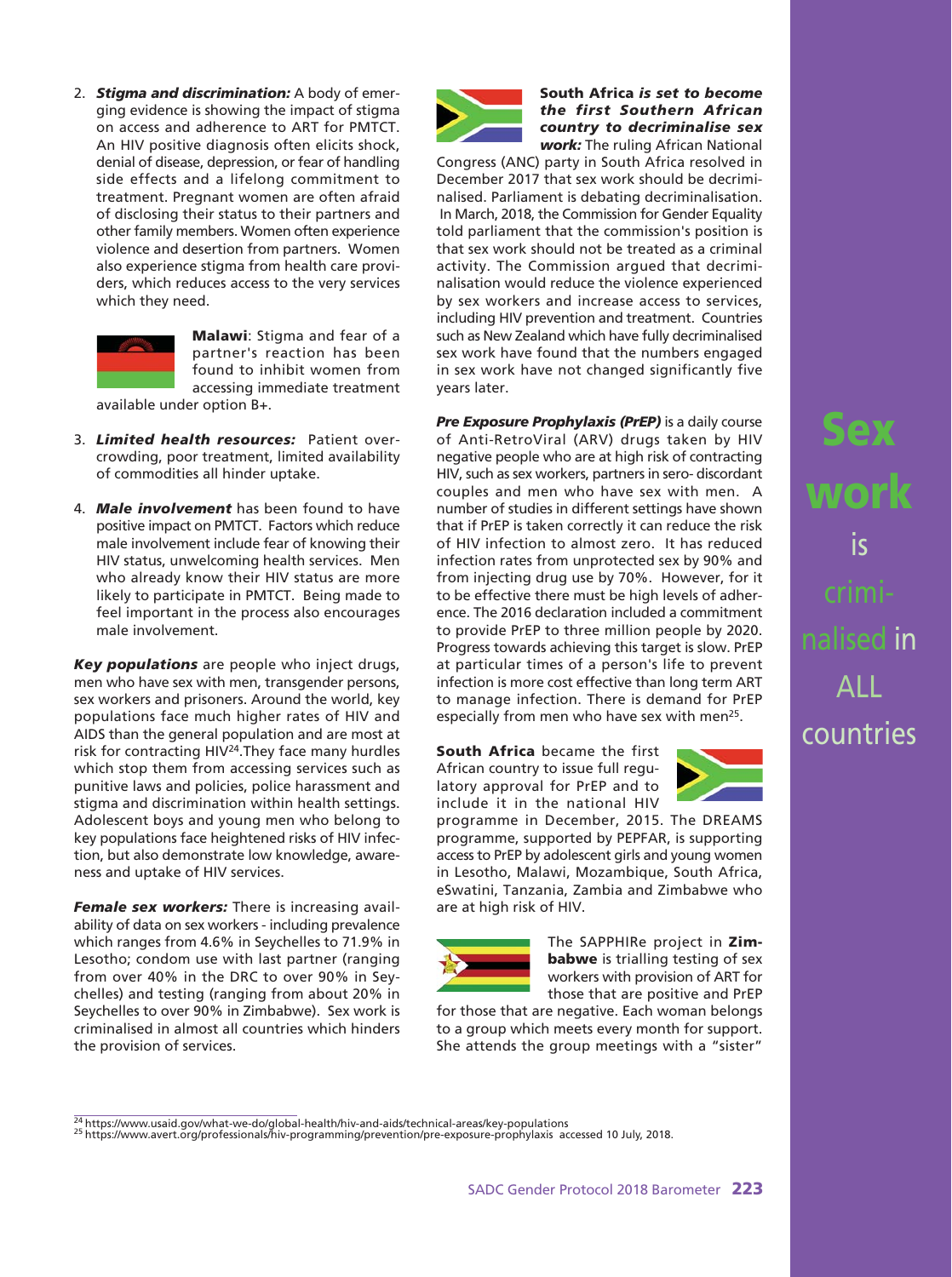and the pair supports each other to adhere to their treatment. Group members are reminded about meetings through sms. During the group sessions sex workers also receive legal advice and are encouraged to access their rights.



for **HIV** still a **challenge** In **Mauritius**, where the spread of HIV I has been largely due to injecting drug use, the focus is on *harm reduction*. From the beginning of

the epidemic in 1987, to 2014, a total of 6090 cases of HIV were detected in Mauritius. The number of new cases rose very gradually to 98 in 2002 and then quite exponentially to 921 in 2005 and fell to 260 in 2013. 66.7% of all Mauritian HIV cases since 1987 have been people who inject drugs. This percentage increased from 7% in 2001 to 92% in 2005. Following the introduction of the Needle Exchange Programme and the Methadone Substitution Therapy in 2006, it began to decrease to 34.7% in 2015 and 31.1% in the first six months of 201626.

*An HIV Vaccine:* Developing any new vaccine takes time as it must be tested rigorously. Developing a vaccine for HIV, which is found in a number of variants and which mutates, is very difficult. The 35-year quest for a vaccine is continuing and promising developments were reported in July 2018. A new 'mosaic' vaccine that Is made from pieces of different HIV viruses which are combined to elicit responses against a number of HIV strains was tested in a phase 1/2a clinical trial with positive results. This same vaccine will now be tested for safety and efficacy in a phase 2b trial in Southern Africa with 2600 women. This Is only the fifth HIV vaccine that has gone as far as efficacy trials in humans.

### **Treatment**



**Article 27.3:** b) Ensure universal access to HIV and AIDS treatment for infected women, men, girls and boys; and

*Major gains have been made:* Most countries in SADC have now adopted the Test and Treat or Treat All approach, which is increasing the numbers of people on ART very quickly. In Botswana, for example, where Treat All was adopted in June 2016, the number of people on ART has increased by 37% since 2015.27 In Zambia, which has also adopted the Treat All approach the number of

people living with HIV who have accessed ART increased from 530,702 in 2013 to 855,070 in 201728. When it is considered that in 2008 those who were eligible for ART were only those with CD4 counts that were lower than 200 whereas in 2018 it is all people living with HIV, to be able to increase rates of coverage is a remarkable achievement.



*Source: Treatment coverage http://aidsinfo.unaids.org/#, last accessed July 19, 2018 and Gender Links.*

 $\frac{26}{16}$  Republic of Mauritius Statistics on HIV/AIDS (as at end of June 2016).<br><sup>27</sup> Government of Botswana. 2018. Country Progress Report - Botswana

http://www.unaids.org/sites/default/files/country/documents/BWA\_2018\_countryreport.pdf accessed 10 July, 2018.<br><sup>28</sup> Government of Zambia. 2018. Country Progress Report - Zambia.

http://www.unaids.org/sites/default/files/country/documents/ZMB\_2018\_countryreport.pdf accessed 10 July, 2018.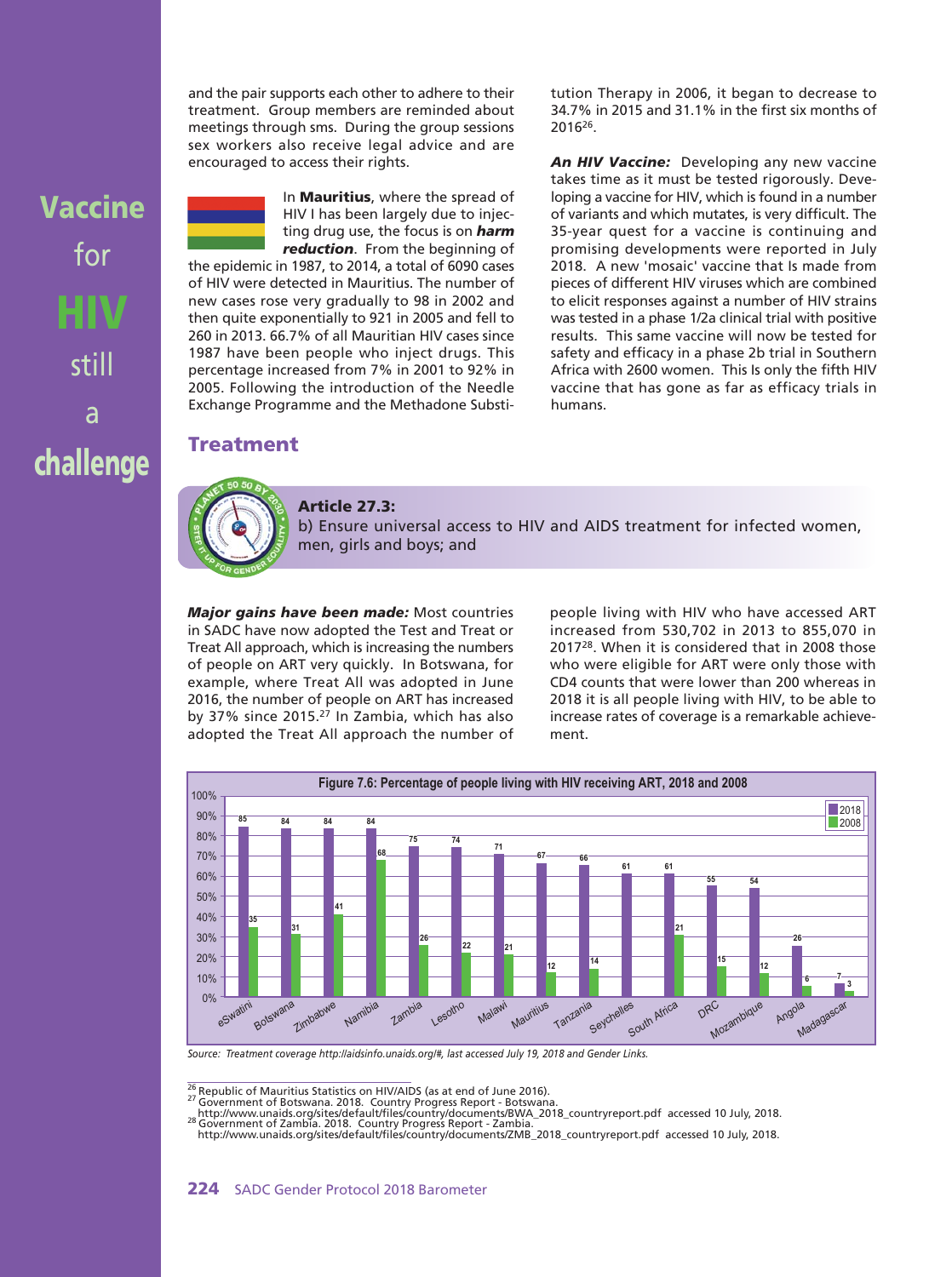Figure 7.6 compares the situation with regard to treatment in 2008 with 2018. The graph shows that:

- By 2018, all countries had significantly improved their coverage compared to 2008.
- All countries have adopted a test and treat approach, which means providing ARVs for all people living with HIV, and increased their ART coverage and many have increased coverage significantly despite poor infrastructure for health and heavy HIV burdens.
- Four countries have achieved a reach of 80% or more. These are Namibia, Zimbabwe, Botswana and eSwatini.
- With coverage of only 26% and 7%, Angola and Madagascar remain a major concern.
- With its large population, South Africa has the largest number of people on ARV, but this only covers 61% of those needing to access.



**South Africa** has the largest HIV treatment programme in the world with over 4 million people on treatment by the end of 2017. It is esti-

mated that by the end of 2014, 2.7 million South African adults had died from AIDS. The number of deaths per year peaked in 2006, at about 231,000 adult AIDS deaths, which dropped to about 95,000 by 2014. This is approximately 75% lower than what would have been expected in the absence of ART. The ART programme was introduced in 2004 and rapidly expanded after 2008. It is estimated that the programme resulted in 1.72 million fewer adult deaths by the end of 2014, which corresponds to 6.15 million years of life saved<sup>29</sup>.

*Differentiated care:* Health services across the region cannot give monthly care to such large numbers of people that are on ART. There is therefore a move to provide more care at community level for those that are stable and do not need to see a health professional every month. This is done through treatment clubs, community workers and various other methods. It is being suggested that treatment may be initiated at community level, especially for groups such as men, who are hesitant to access health facilities.

*Adherence to treatment* is enhanced when services are confidential and non-stigmatising; decentralised to minimise travel and waiting times; when there is a trusting relationship between clients and service provider and when clients

recognize the value of treatment to their own lives and ability to care for and contribute to their families.

*Drug Resistance:* There are worrying reports of up to one in ten patients developing resistance to the most common first line ARVs<sup>30</sup>. This is particularly the case for those that have been exposed to ARVs before - either in previous PMTCT programmes with single dose nevirapine, or who discontinued treatment for other reasons. Detecting treatment failure requires interaction with health centres and viral load testing. Any patient who is failing on first line treatment should be rapidly considered for second line drugs, which are much more expensive.

*HIV and cervical cancer:* Cervical cancer is considered to be an AIDS Defining Cancer. Women living with HIV have increased risk for persistent HPV (Human Papilloma Virus) infection which is associated with progression to cervical cancer, and are at least 5 times more likely to develop cervical cancer as women who are HIV negative. Studies in Botswana have found that the survival rates for women who are living with HIV with cervical cancer are poor, even when the women are on ART.<sup>31</sup> There is great hope that expansion of HPV vaccination for girls before they reach sexual debut will provide greater protection for the next generation of women.<sup>32</sup>

**Zimbabwe** became the 8th African country to introduce HPV vaccination into its routine vaccination programme in May, 2018.



 HPV vaccination will be available to school girls aged 10 - 14. Zimbabwe has the fifth highest cervical cancer burden in the world<sup>33</sup>. Other countries in the region that are already offering HPV vaccination include Botswana, Namibia and South Africa.

*Focus on Men:* The UN AIDS December 2017 report, "Blind Spot"34, brought attention to the need to engage with and plan for men's health. Even though there are consistently more women in SADC that are living with HIV than men, all over the world, men are less likely to access health care than women, to access testing, or treatment or to adhere. This behaviour is not peculiar to men that are living with HIV as many studies have shown that men generally visit health facilities less frequently than women, have fewer health check-

- 
- 

**SA largest** treatment programme in the world

<sup>&</sup>lt;sup>29</sup> Leigh Johnson, 17 December, 2017. South Africa's HIV treatment programme: a phoenix rising from the ashes?

<sup>30</sup> https://www.groundup.org.za/article/south-africas-hiv-treatment-programme-phoenix-rising-ashes/ Accessed 5 July, 2018.<br><sup>31</sup> UNAIDS. Global AIDS Update 2018. Miles to go. Geneva, Switzerland.<br><sup>31</sup> IAS Webinar, 25 Jan 201

\_\_cancer-risk-outcomes/article/713414/ accessed 2 July, 2018.<br><sup>33</sup> UNICEF Zimbabwe Media Centre. Cervical Cancer Vaccine Introduced in Zimbabwe. https://www.unicef.org/zimbabwe/media\_21520.html

accessed 5 July, 2018.<br>accessed 5 July, 2018.<br>accessed 5 July, 2018.<br>34 UNAIDS. 2017. Blind Spot. Geneva, Switzerland.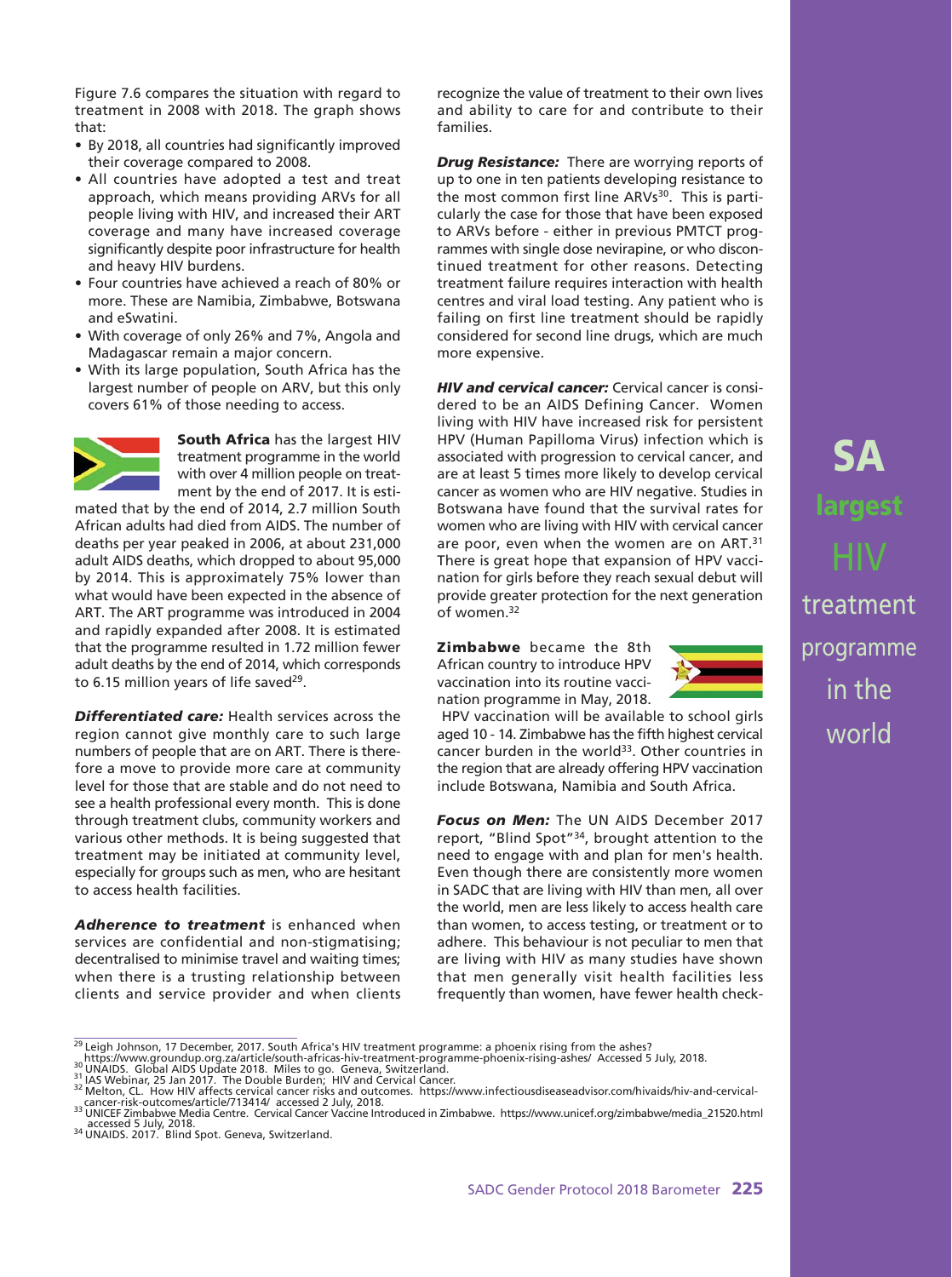



**25%** more likely than



to **die** from **AIDS**related causes

ups, ask fewer questions and are diagnosed for life threatening conditions at later stages than women.

*Men are exposed to a number of risk factors such as higher rates of alcohol and smoking.* There is evidence to suggest that higher alcohol use may be associated with risky sexual activity and acquisition of HIV. Alcohol use is also associated with progress of HIV infection to AIDS illness and is likely to influence poor adherence to treatment. Men are therefore more likely to die of AIDS related causes. In Sub Saharan Africa in 2016 41% of people living with HIV were men, but 53% of AIDS related deaths were in men.



**Botswana** reported that adult males lag behind on all three 90-90- 90 targets - 74% of men know their status compared to an overall 86%;

72% of men who knew their status accessed treatment compared to 84% overall and 70% of those on treatment were virally suppressed compared to 81% overall.35

In **South Africa** clinic data shows that men were 25% more likely than women to die from AIDSrelated causes, even though



women were more likely to be living with HIV. 70% of the men who died from AIDS-related causes had never sought health care for HIV.



Youth activists from Lets Grow in Orange Farm, South Africa, offer care, support and public education on preventing new HIV infections. *Photo: Colleen Lowe Morna*



A UNAIDS and WHO review of national policies on health, HIV, sexual and reproductive health and mental health in 14 eastern and

southern Africa countries found that only **eSwatini** had a policy which addresses the health of men and boys. eSwatini has a specific strategy to provide a male-tailored comprehensive service package that includes health risk reduction, regular screening for non-communicable diseases and a range of sexual and reproductive health and HIV services.<sup>36</sup>

*Blind Spot recommends that more effort needs to be made by leaders at national and community level to engage with men*, both to enhance their own health as well as to be positive factors in the health of women, recognising that men's and women's health are closely interlinked. Men should be encouraged to take more responsibility for their own health, to challenge negative notions of masculinity which prevent them from seeking care and to adopt more protective sexual behaviours that will benefit themselves and their partners. Providers of health and HIV services need to find innovative ways to reach men. Reaching men requires an understanding both of their work lives and their leisure and arranging services to fit with these. Sport offers a unique avenue for increasing engagement with men.

Review of the impact of the HPTN071 (PoPART) prevention package on HIV incidence in 21 communities across Zambia found



that only 77% of men in **Zambia** knew their HIV status compared to 90% of women. The study team held focus group discussions with men to discuss alternative approaches to reaching men. These were the basis for a new campaign "Man up Now" which included weekend health events with a range of services including blood pressure readings, eye and dental check-ups, diabetes screening, voluntary medical male circumcision services and tests for tuberculosis, HIV and other sexually transmitted infections. Home visits were also conducted at times where men were more likely to be at home and workplace testing services were introduced. Later, self-testing was introduced, especially targeted to reach younger men.<sup>37</sup>

on Health, HIV, Sexual & Reproductive Health, & Mental Health. Commission by UNAIDS. 2017. Blind Spot. Geneva, Switzerland. See also https://www.hptn.org/research/studies/hptn071

<sup>35</sup> Government of Botswana. 2018. Country Progress Report - Botswana.

<sup>16</sup> Distribution in Distribution of the Section of the Section of the Section of the Section of the Section of the Section of the Section of the Section of the Section of the Section of the Section of the Section of the Sec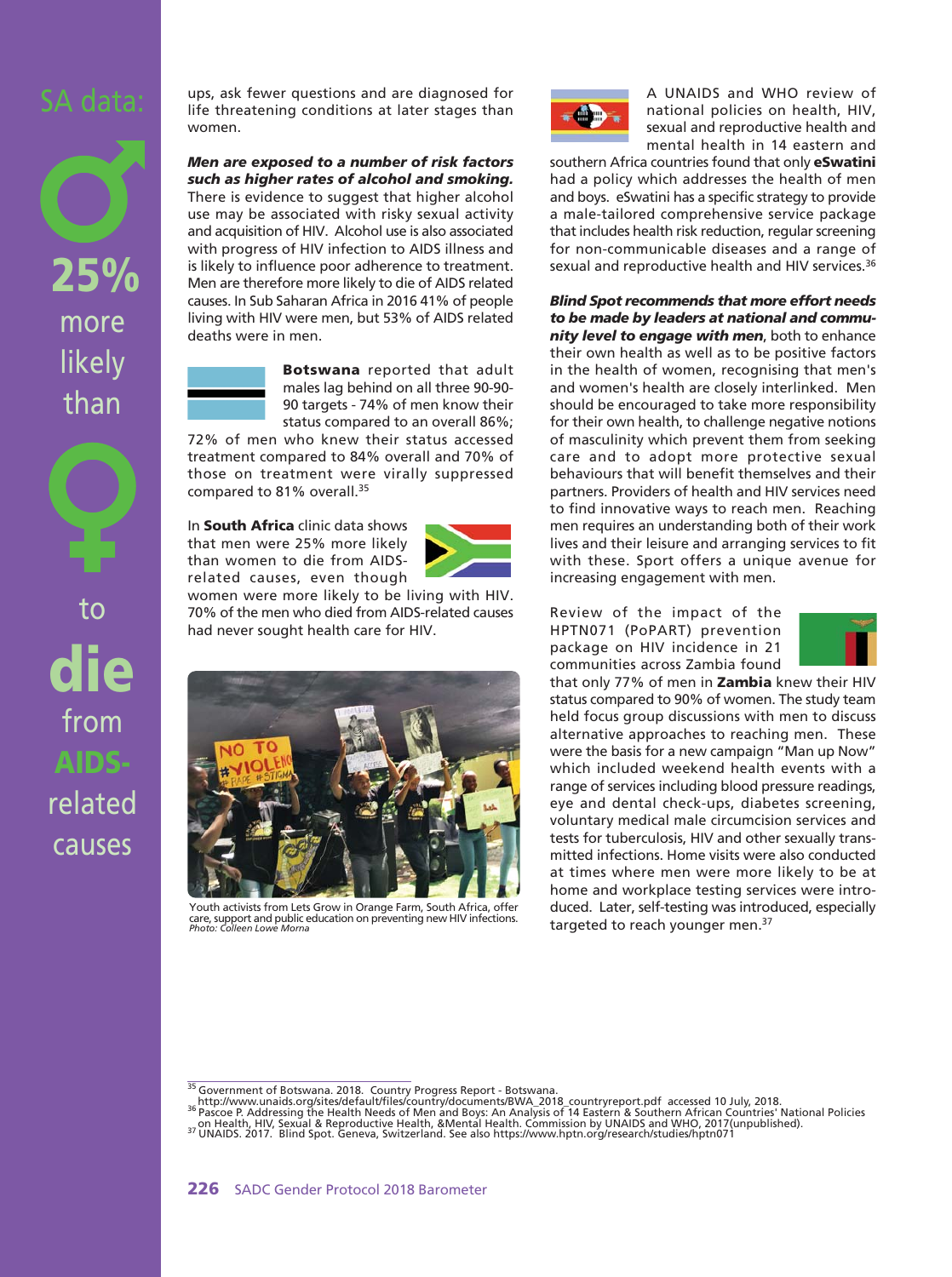### **Care work**



### **Article 27.3**

c) Develop and implement policies and programmes to ensure appropriate recognition of the work carried out by care givers, the majority of whom are women, the allocation of resources and the psychological support for care givers as well as support for care givers as well as support of people for people living with AIDS.

*From the outset, the SADC Gender Protocol has been unique in its recognition of care work.* This is reinforced in the SADC sponsored UN resolution on Women, Girls and HIV, which calls on governments to: "Recognise women's contribution to the economy and their active participation in caring for people living with HIV and AIDS and recognize, reduce, redistribute and value women's unpaid care and domestic work through the provision of public services, infrastructure."

*The face of care work has changed dramatically in the decade since the Barometer began.* In 2008, most care workers were older women, driven by passion for their communities, neighbours and orphaned children around them, to give tirelessly of their time and care to ill and often dying people that the health care system was unable to help. A decade later it is accepted that community-based HIV service delivery is critical to reach the numerous targets, and especially to be sure that no one is left behind. But the face of the community care worker has changed quite significantly.

### *In 2018 community care workers are mobilising communities for testing, treatment and adherence*, and also:

- Reaching adolescent girls and boys and their families for improved access to services, including VMMC where prospective clients appreciate being able to ask questions in private;
- Reach men and promote positive masculinity, especially as men do not want to travel to health centres and prefer services which are closer to home and at times which are more convenient for them;
- Reaching key populations, including sex workers, men who have sex with men, injecting drug users;
- Supporting differentiated care models for different groups - adolescents, mothers on PMTCT, men and others, to reduce congestion

<sup>38</sup> Government of the Republic of Zambia. 2018. Country Progress Report -Zambia.

in the health system and supporting patients to adhere to treatment.

*Many community outreach supporters are expert clients or patients who provide peer support.* This ranges from young men who have been circumcised who encourage others to do the same and answer questions about the procedure, to mothers that have been through PMTCT, to adolescents living with HIV and adhering to their treatment who support other adolescents, to men who reach out to other men. In numerous settings, collaboration between the health system and communities has been found to reduce stigma and discrimination and help to deliver services to those in greatest need. However, the scale of the task of eliminating AIDS requires that such collaboration be institutionalized, rather than limited to a few pilot projects and dependent on volunteerism. This is especially true as more and more work related to even initiation of treatment is being shifted from health centres to community level. The lived experience alone of expert clients is not sufficient and there is need for continued investment in training, support and supervision of these new care workers. Policies which were developed to support care workers a decade ago are still relevant in the new era.



In **Tanzania** early circumcision adopters who became voluntary community advocates contributed to a 500% increase in the number

of circumcisions which were conducted.

In **Zambia**, the Government recognises the importance of investment in community care. Thus, the government of Zambia reports that it plans



to double resources for community mobilization from 2016 to 2020. Further, spending on social enablers (including advocacy, political mobilization, law and policy reform and human rights) is expected to reach 8% of total AIDS expenditure by 202038.

mobilising for ment and